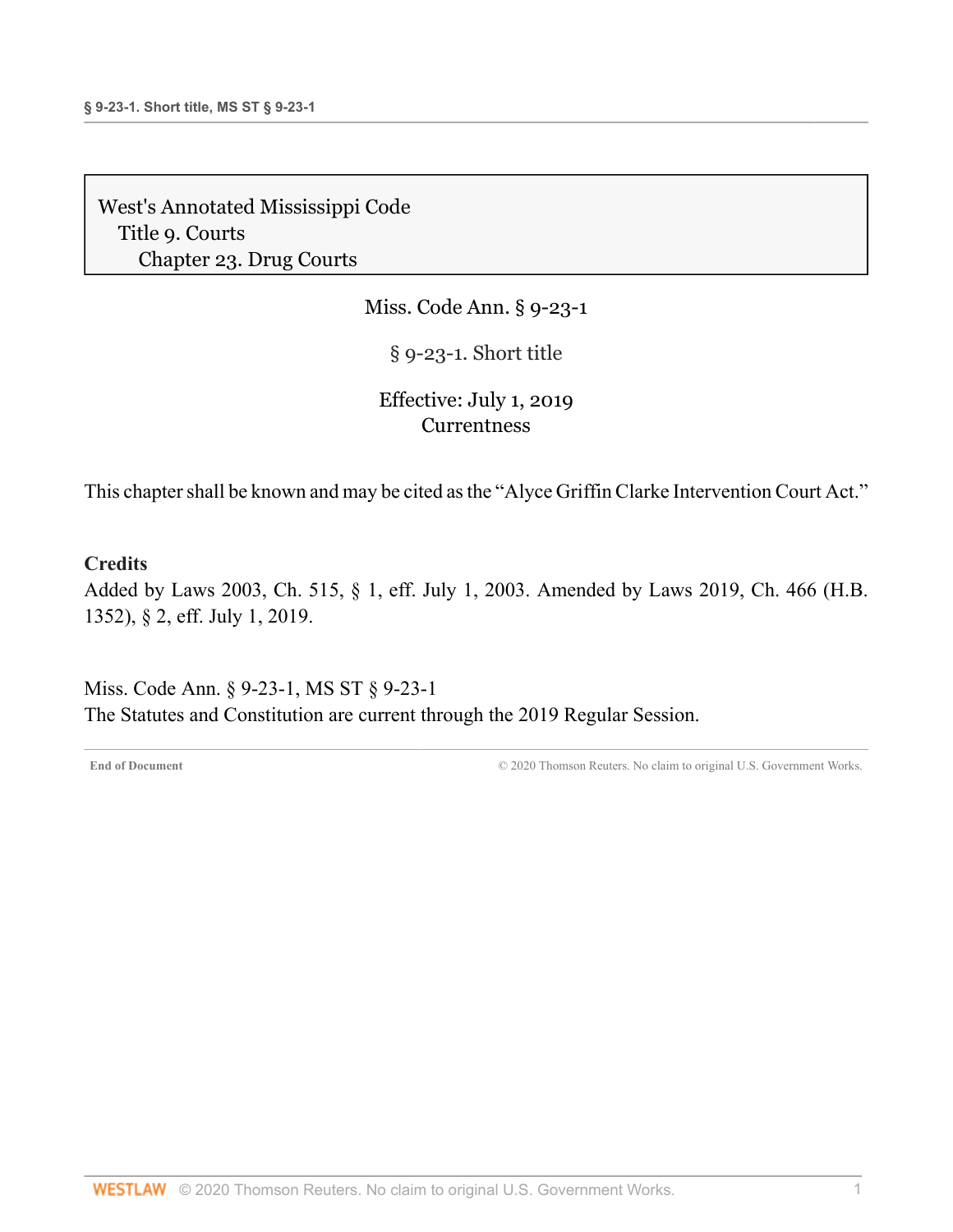Miss. Code Ann. § 9-23-3

§ 9-23-3. Purpose

# Effective: July 1, 2019 **[Currentness](#page-2-0)**

(1) The Legislature of Mississippi recognizes the critical need for judicial intervention to reduce the incidence of alcohol and drug use, alcohol and drug addiction, and crimes committed as a result of alcohol and drug use and alcohol and drug addiction. It is the intent of the Legislature to facilitate local intervention court alternative orders adaptable to chancery, circuit, county, youth, municipal and justice courts.

(2) The goals of the intervention courts under this chapter include the following:

(a) To reduce alcoholism and other drug dependencies among adult and juvenile offenders and defendants and among respondents in juvenile petitions for abuse, neglect or both;

(b) To reduce criminal and delinquent recidivism and the incidence of child abuse and neglect;

(c) To reduce the alcohol-related and other drug-related court workload;

(d) To increase personal, familial and societal accountability of adult and juvenile offenders and defendants and respondents in juvenile petitions for abuse, neglect or both;

(e) To promote effective interaction and use of resources among criminal and juvenile justice personnel, child protective services personnel and community agencies; and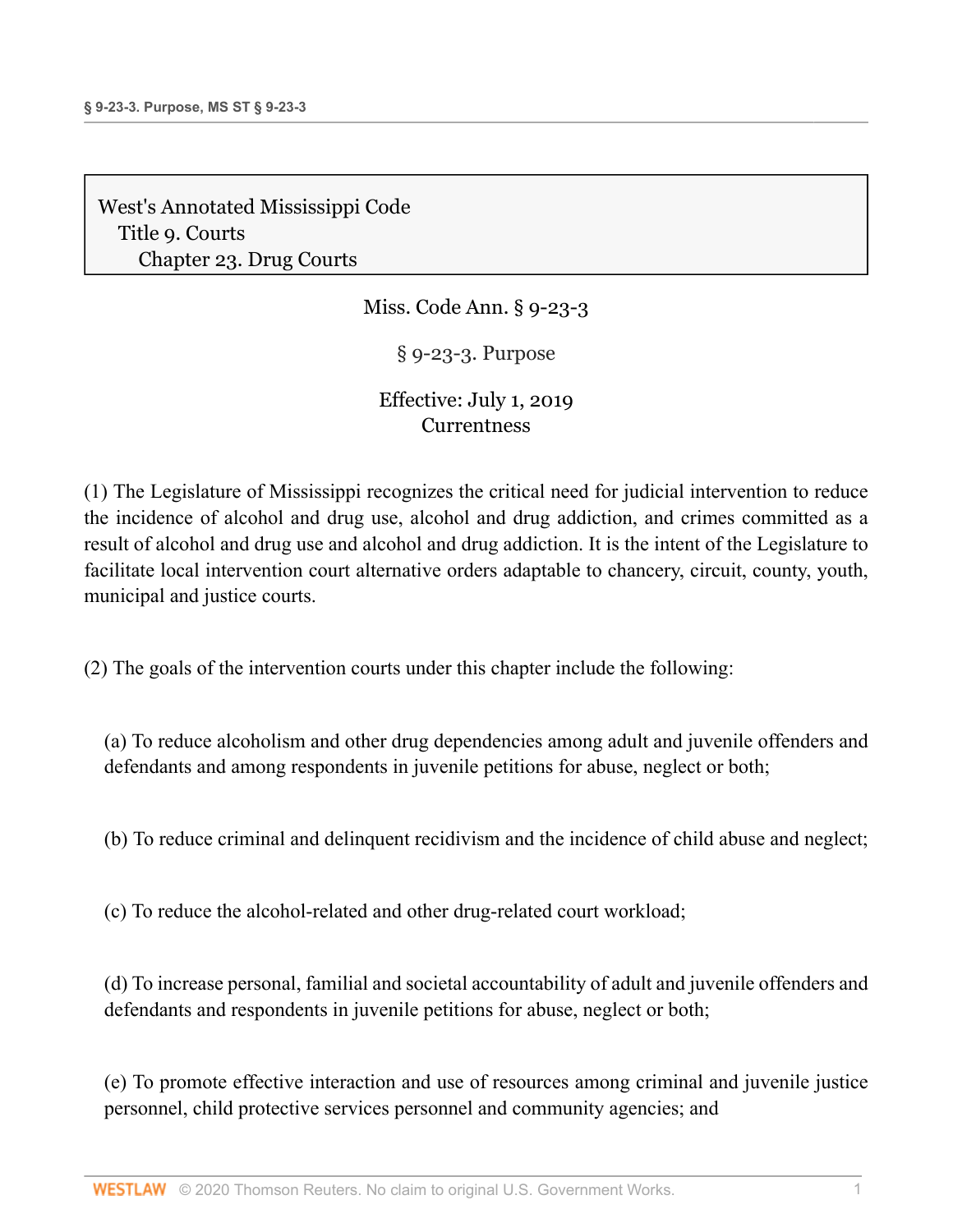(f) To use corrections resources more effectively by redirecting prison-bound offenders whose criminal conduct is driven in part by drug and alcohol dependence to intensive supervision and clinical treatment available in the intervention court.

#### **Credits**

Added by [Laws 2003, Ch. 515, § 2, eff. July 1, 2003](http://www.westlaw.com/Link/Document/FullText?findType=l&pubNum=1077005&cite=UUID(IB0627E38E6-AF400DB5757-AD4B13B2DB4)&originatingDoc=NC93619F1977311E9806FD1F570ABFF0E&refType=SL&originationContext=document&vr=3.0&rs=cblt1.0&transitionType=DocumentItem&contextData=(sc.Document)). Amended by [Laws 2014, Ch. 457 \(H.B. No.](http://www.westlaw.com/Link/Document/FullText?findType=l&pubNum=1077005&cite=UUID(I54E3EF30C1-F111E38BD4D-5B895430E11)&originatingDoc=NC93619F1977311E9806FD1F570ABFF0E&refType=SL&originationContext=document&vr=3.0&rs=cblt1.0&transitionType=DocumentItem&contextData=(sc.Document)) [585\), § 1, eff. July 1, 2014;](http://www.westlaw.com/Link/Document/FullText?findType=l&pubNum=1077005&cite=UUID(I54E3EF30C1-F111E38BD4D-5B895430E11)&originatingDoc=NC93619F1977311E9806FD1F570ABFF0E&refType=SL&originationContext=document&vr=3.0&rs=cblt1.0&transitionType=DocumentItem&contextData=(sc.Document)) [Laws 2019, Ch. 466 \(H.B. 1352\), § 3, eff. July 1, 2019](http://www.westlaw.com/Link/Document/FullText?findType=l&pubNum=1077005&cite=UUID(IA6F6ACB061-2C11E9A5BAC-454C4C7F67B)&originatingDoc=NC93619F1977311E9806FD1F570ABFF0E&refType=SL&originationContext=document&vr=3.0&rs=cblt1.0&transitionType=DocumentItem&contextData=(sc.Document)).

[Notes of Decisions \(2\)](http://www.westlaw.com/Link/RelatedInformation/NotesofDecisions?docGuid=NC93619F1977311E9806FD1F570ABFF0E&originationContext=document&vr=3.0&rs=cblt1.0&transitionType=NotesOfDecision&contextData=(sc.Document))

<span id="page-2-0"></span>Miss. Code Ann. § 9-23-3, MS ST § 9-23-3 The Statutes and Constitution are current through the 2019 Regular Session.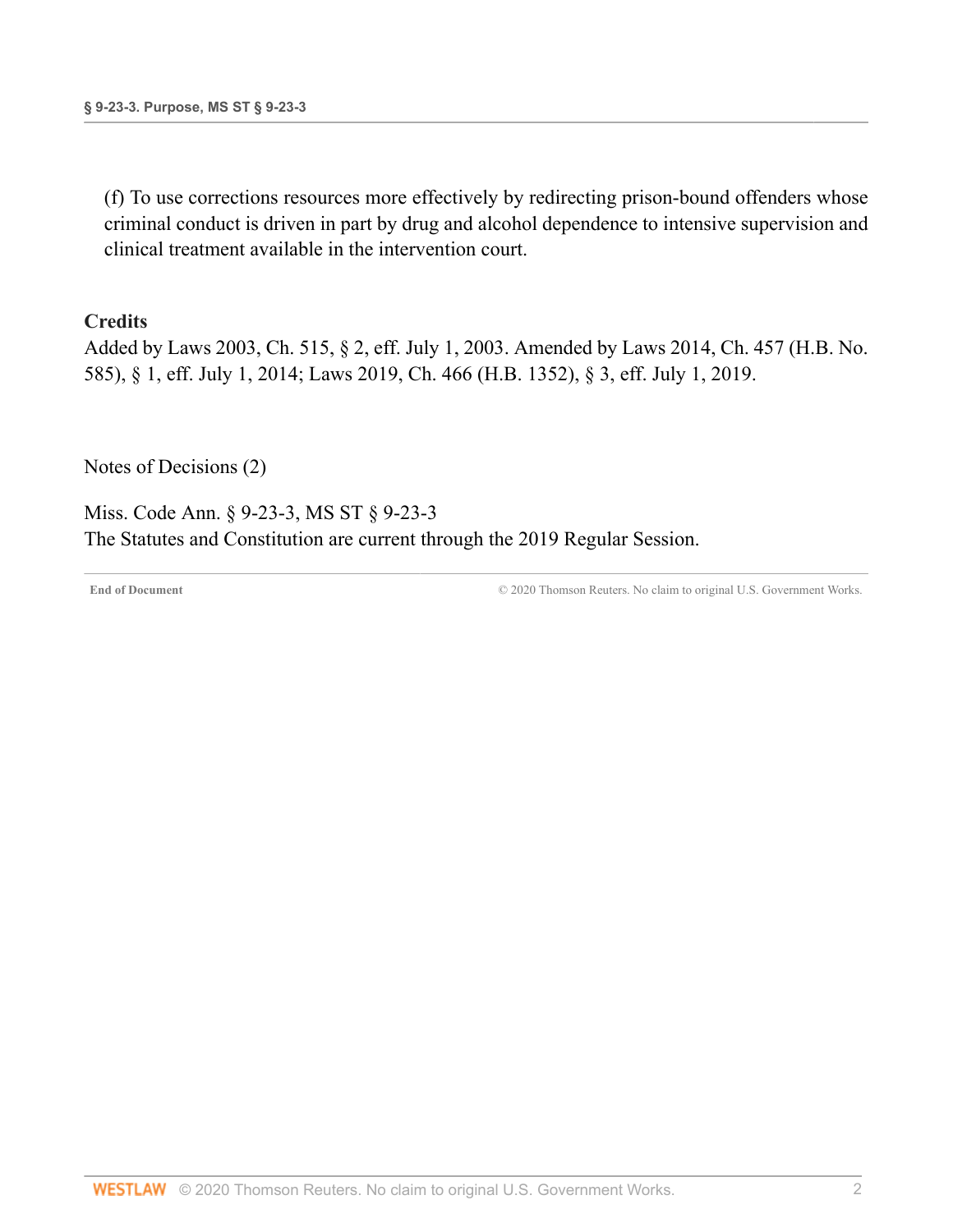Miss. Code Ann. § 9-23-5

§ 9-23-5. Definitions

# Effective: July 1, 2019 **[Currentness](#page-4-0)**

For the purposes of this chapter, the following words and phrases shall have the meanings ascribed unless the context clearly requires otherwise:

(a) "Chemical" tests means the analysis of an individual's: (i) blood, (ii) breath, (iii) hair, (iv) sweat, (v) saliva, (vi) urine, or (vii) other bodily substance to determine the presence of alcohol or a controlled substance.

(b) "Crime of violence" means an offense listed in [Section 97-3-2.](http://www.westlaw.com/Link/Document/FullText?findType=L&pubNum=1000933&cite=MSSTS97-3-2&originatingDoc=NC636E3B0977311E984C6B72F156B0EC8&refType=LQ&originationContext=document&vr=3.0&rs=cblt1.0&transitionType=DocumentItem&contextData=(sc.Document))

(c) "Intervention court" means a drug court, mental health court, veterans court or problemsolving court that utilizes an immediate and highly structured intervention process for eligible defendants or juveniles that brings together mental health professionals, substance abuse professionals, local social programs and intensive judicial monitoring.

(d) "Evidence-based practices" means supervision policies, procedures and practices that scientific research demonstrates reduce recidivism.

(e) "Risk and needs assessment" means the use of an actuarial assessment tool validated on a Mississippi corrections population to determine a person's risk to reoffend and the characteristics that, if addressed, reduce the risk to reoffend.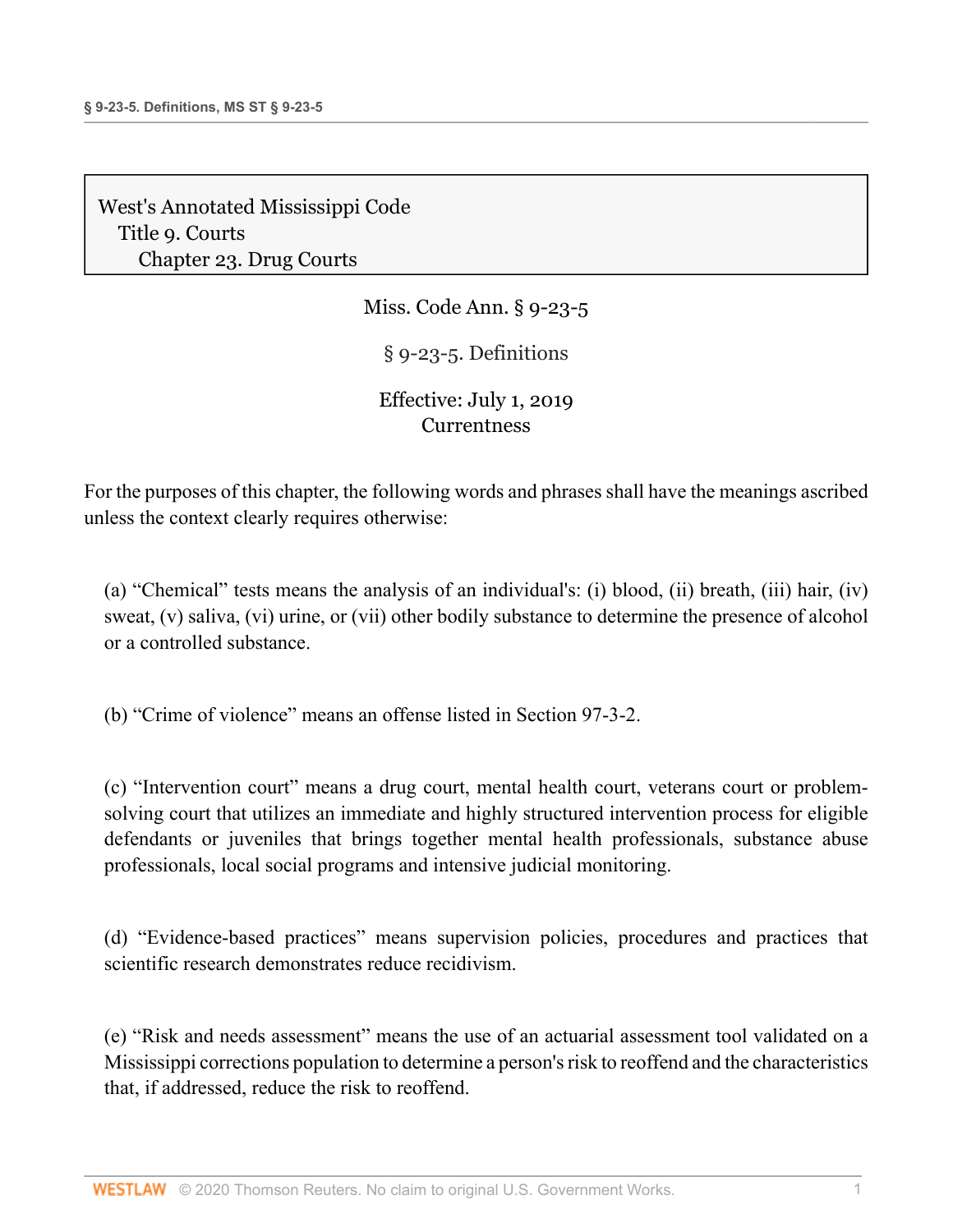### **Credits**

Added by [Laws 2003, Ch. 515, § 3, eff. July 1, 2003](http://www.westlaw.com/Link/Document/FullText?findType=l&pubNum=1077005&cite=UUID(IB0627E38E6-AF400DB5757-AD4B13B2DB4)&originatingDoc=NC636E3B0977311E984C6B72F156B0EC8&refType=SL&originationContext=document&vr=3.0&rs=cblt1.0&transitionType=DocumentItem&contextData=(sc.Document)). Amended by [Laws 2014, Ch. 457 \(H.B. No.](http://www.westlaw.com/Link/Document/FullText?findType=l&pubNum=1077005&cite=UUID(I54E3EF30C1-F111E38BD4D-5B895430E11)&originatingDoc=NC636E3B0977311E984C6B72F156B0EC8&refType=SL&originationContext=document&vr=3.0&rs=cblt1.0&transitionType=DocumentItem&contextData=(sc.Document)) [585\), § 2, eff. July 1, 2014;](http://www.westlaw.com/Link/Document/FullText?findType=l&pubNum=1077005&cite=UUID(I54E3EF30C1-F111E38BD4D-5B895430E11)&originatingDoc=NC636E3B0977311E984C6B72F156B0EC8&refType=SL&originationContext=document&vr=3.0&rs=cblt1.0&transitionType=DocumentItem&contextData=(sc.Document)) [Laws 2019, Ch. 466 \(H.B. 1352\), § 4, eff. July 1, 2019](http://www.westlaw.com/Link/Document/FullText?findType=l&pubNum=1077005&cite=UUID(IA6F6ACB061-2C11E9A5BAC-454C4C7F67B)&originatingDoc=NC636E3B0977311E984C6B72F156B0EC8&refType=SL&originationContext=document&vr=3.0&rs=cblt1.0&transitionType=DocumentItem&contextData=(sc.Document)).

<span id="page-4-0"></span>Miss. Code Ann. § 9-23-5, MS ST § 9-23-5 The Statutes and Constitution are current through the 2019 Regular Session.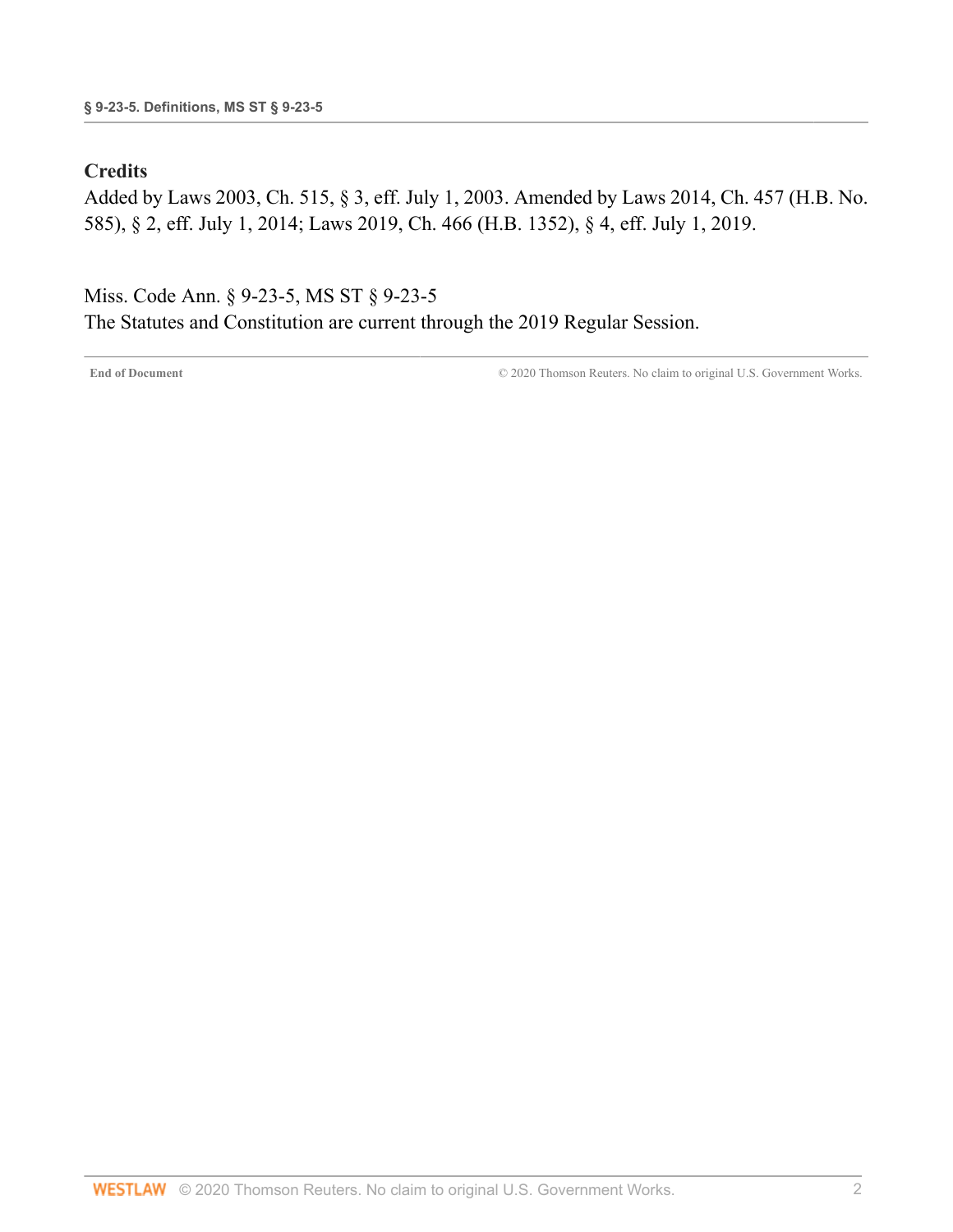# Miss. Code Ann. § 9-23-7

## § 9-23-7. Certification and monitoring of local drug courts

## Effective: July 1, 2019 **[Currentness](#page-5-0)**

The Administrative Office of Courts shall be responsible for certification and monitoring of local intervention courts according to standards promulgated by the State Intervention Courts Advisory Committee.

### **Credits**

Added by [Laws 2003, Ch. 515, § 4, eff. July 1, 2003.](http://www.westlaw.com/Link/Document/FullText?findType=l&pubNum=1077005&cite=UUID(IB0627E38E6-AF400DB5757-AD4B13B2DB4)&originatingDoc=NDBAAAE20977311E98AADDA96C898F760&refType=SL&originationContext=document&vr=3.0&rs=cblt1.0&transitionType=DocumentItem&contextData=(sc.Document)) Amended by [Laws 2019, Ch. 466 \(H.B.](http://www.westlaw.com/Link/Document/FullText?findType=l&pubNum=1077005&cite=UUID(IA6F6ACB061-2C11E9A5BAC-454C4C7F67B)&originatingDoc=NDBAAAE20977311E98AADDA96C898F760&refType=SL&originationContext=document&vr=3.0&rs=cblt1.0&transitionType=DocumentItem&contextData=(sc.Document)) [1352\), § 5, eff. July 1, 2019](http://www.westlaw.com/Link/Document/FullText?findType=l&pubNum=1077005&cite=UUID(IA6F6ACB061-2C11E9A5BAC-454C4C7F67B)&originatingDoc=NDBAAAE20977311E98AADDA96C898F760&refType=SL&originationContext=document&vr=3.0&rs=cblt1.0&transitionType=DocumentItem&contextData=(sc.Document)).

<span id="page-5-0"></span>Miss. Code Ann. § 9-23-7, MS ST § 9-23-7 The Statutes and Constitution are current through the 2019 Regular Session.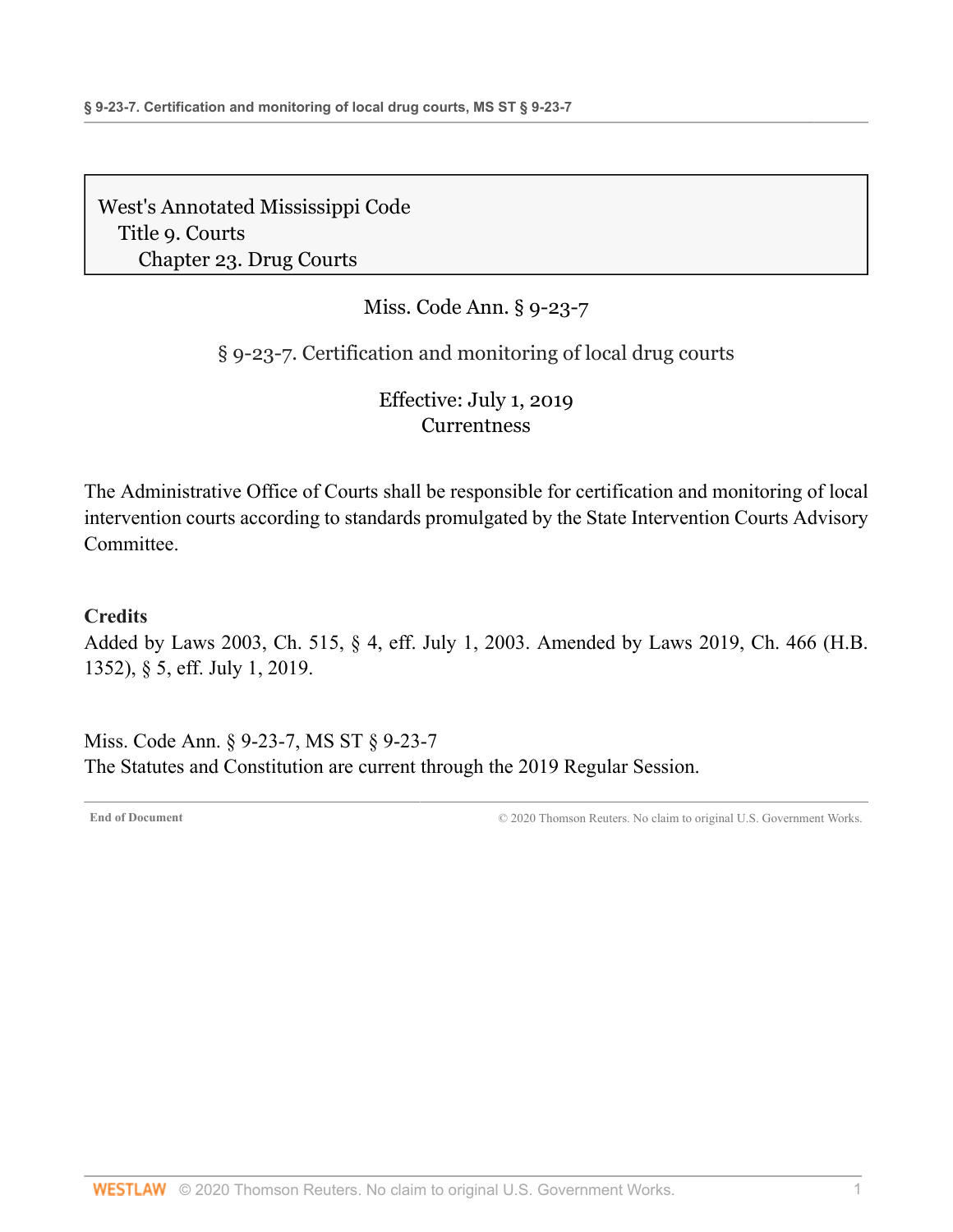# Miss. Code Ann. § 9-23-9

§ 9-23-9. State Intervention Courts Advisory Committee

Effective: July 1, 2019 **[Currentness](#page-7-0)** 

(1) The State Intervention Courts Advisory Committee is established to develop and periodically update proposed statewide evaluation plans and models for monitoring all critical aspects of intervention courts. The committee must provide the proposed evaluation plans to the Chief Justice and the Administrative Office of Courts. The committee shall be chaired by the Director of the Administrative Office of Courts or a designee of the director and shall consist of eleven (11) members all of whom shall be appointed by the Supreme Court. The members shall be broadly representative of the courts, mental health, veterans affairs, law enforcement, corrections, criminal defense bar, prosecutors association, juvenile justice, child protective services and substance abuse treatment communities.

(2) The State Intervention Courts Advisory Committee may also make recommendations to the Chief Justice, the Director of the Administrative Office of Courts and state officials concerning improvements to intervention court policies and procedures including the intervention court certification process. The committee may make suggestions as to the criteria for eligibility, and other procedural and substantive guidelines for intervention court operation.

(3) The State Intervention Courts Advisory Committee shall act as arbiter of disputes arising out of the operation of intervention courts established under this chapter and make recommendations to improve the intervention courts; it shall also make recommendations to the Supreme Court necessary and incident to compliance with established rules.

(4) The State Intervention Courts Advisory Committee shall establish through rules and regulations a viable and fiscally responsible plan to expand the number of adult and juvenile intervention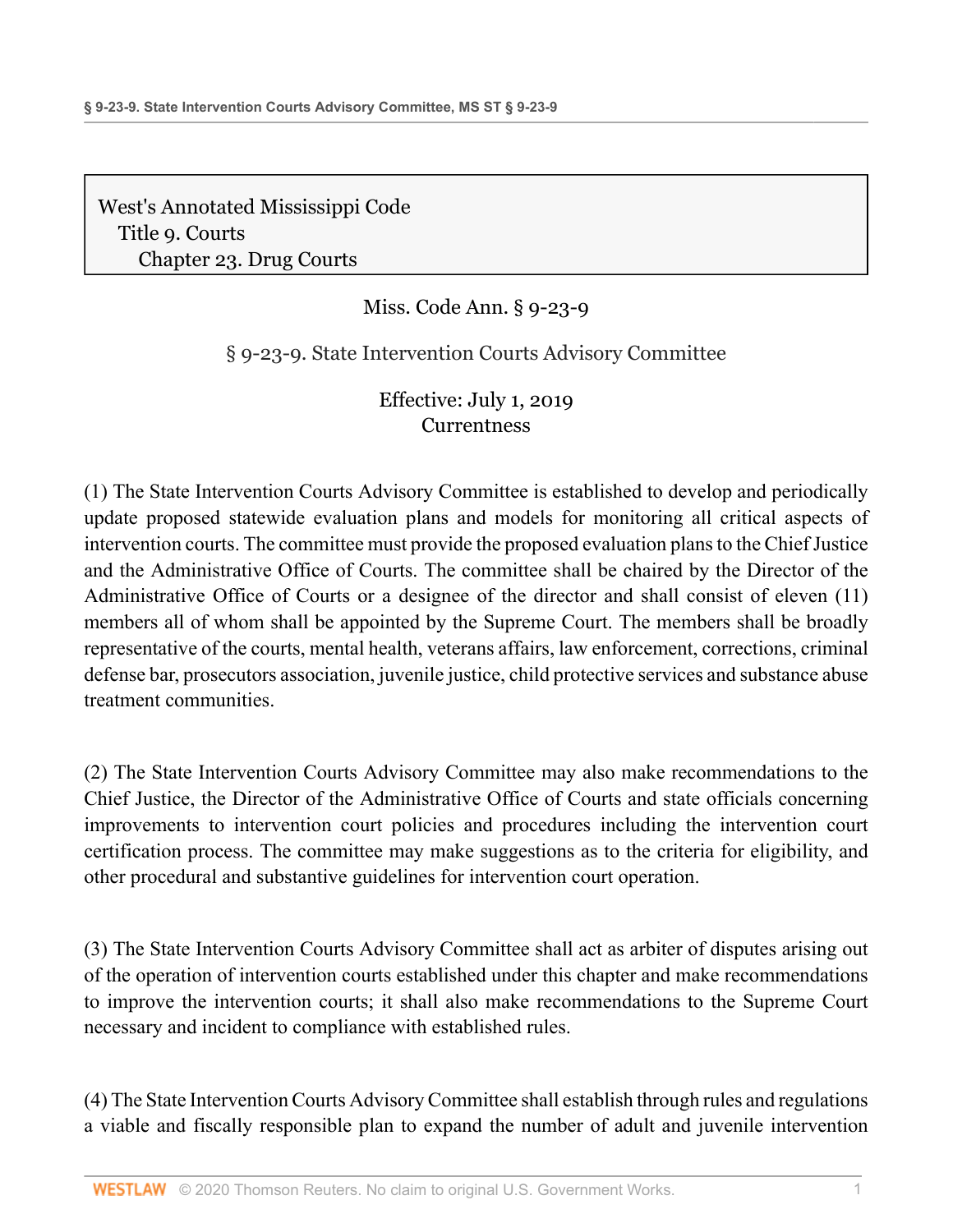court programs operating in Mississippi. These rules and regulations shall include plans to increase participation in existing and future programs while maintaining their voluntary nature.

(5) The State Intervention Courts Advisory Committee shall receive and review the monthly reports submitted to the Administrative Office of Courts by each certified intervention court and provide comments and make recommendations, as necessary, to the Chief Justice and the Director of the Administrative Office of Courts.

### **Credits**

Added by [Laws 2003, Ch. 515, § 5, eff. July 1, 2003.](http://www.westlaw.com/Link/Document/FullText?findType=l&pubNum=1077005&cite=UUID(IB0627E38E6-AF400DB5757-AD4B13B2DB4)&originatingDoc=NDAE4ED21977311E98AADDA96C898F760&refType=SL&originationContext=document&vr=3.0&rs=cblt1.0&transitionType=DocumentItem&contextData=(sc.Document)) Amended by [Laws 2008, Ch. 390, § 1, eff.](http://www.westlaw.com/Link/Document/FullText?findType=l&pubNum=1077005&cite=UUID(I064F8DD013-1911DD8D049-D6DE81B5344)&originatingDoc=NDAE4ED21977311E98AADDA96C898F760&refType=SL&originationContext=document&vr=3.0&rs=cblt1.0&transitionType=DocumentItem&contextData=(sc.Document)) [July 1, 2008;](http://www.westlaw.com/Link/Document/FullText?findType=l&pubNum=1077005&cite=UUID(I064F8DD013-1911DD8D049-D6DE81B5344)&originatingDoc=NDAE4ED21977311E98AADDA96C898F760&refType=SL&originationContext=document&vr=3.0&rs=cblt1.0&transitionType=DocumentItem&contextData=(sc.Document)) [Laws 2014, Ch. 457 \(H.B. No. 585\), § 3, eff. July 1, 2014;](http://www.westlaw.com/Link/Document/FullText?findType=l&pubNum=1077005&cite=UUID(I54E3EF30C1-F111E38BD4D-5B895430E11)&originatingDoc=NDAE4ED21977311E98AADDA96C898F760&refType=SL&originationContext=document&vr=3.0&rs=cblt1.0&transitionType=DocumentItem&contextData=(sc.Document)) [Laws 2019, Ch. 466 \(H.B.](http://www.westlaw.com/Link/Document/FullText?findType=l&pubNum=1077005&cite=UUID(IA6F6ACB061-2C11E9A5BAC-454C4C7F67B)&originatingDoc=NDAE4ED21977311E98AADDA96C898F760&refType=SL&originationContext=document&vr=3.0&rs=cblt1.0&transitionType=DocumentItem&contextData=(sc.Document)) [1352\), § 6, eff. July 1, 2019](http://www.westlaw.com/Link/Document/FullText?findType=l&pubNum=1077005&cite=UUID(IA6F6ACB061-2C11E9A5BAC-454C4C7F67B)&originatingDoc=NDAE4ED21977311E98AADDA96C898F760&refType=SL&originationContext=document&vr=3.0&rs=cblt1.0&transitionType=DocumentItem&contextData=(sc.Document)).

[Notes of Decisions \(3\)](http://www.westlaw.com/Link/RelatedInformation/NotesofDecisions?docGuid=NDAE4ED21977311E98AADDA96C898F760&originationContext=document&vr=3.0&rs=cblt1.0&transitionType=NotesOfDecision&contextData=(sc.Document))

<span id="page-7-0"></span>Miss. Code Ann. § 9-23-9, MS ST § 9-23-9 The Statutes and Constitution are current through the 2019 Regular Session.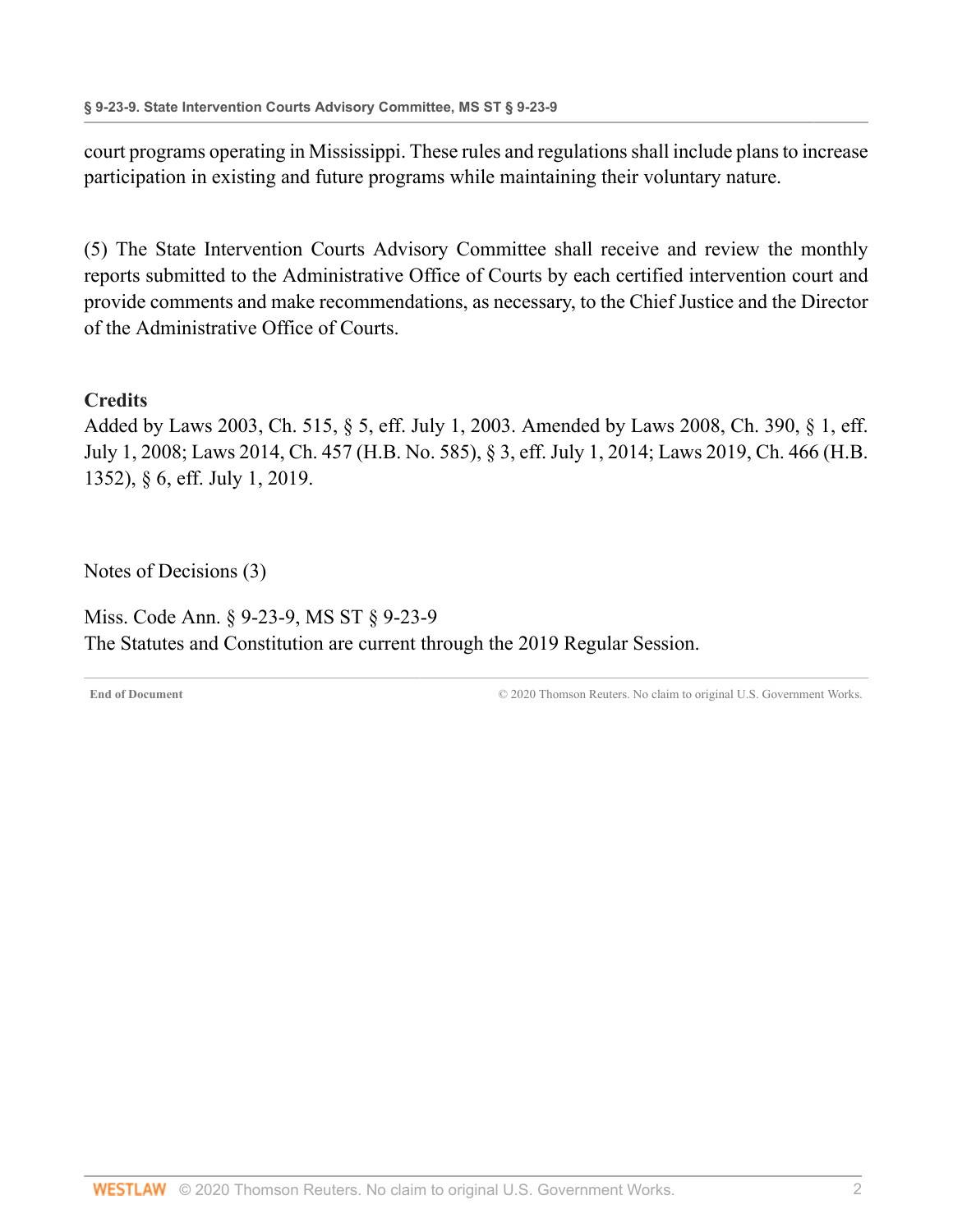# Miss. Code Ann. § 9-23-11

§ 9-23-11. Alcohol and drug intervention component; requirements; rules and special orders; appointment of employees; participation costs

# Effective: July 1, 2019 **[Currentness](#page-13-0)**

(1) The Administrative Office of Courts shall establish, implement and operate a uniform certification process for all intervention courts and other problem-solving courts including juvenile courts, veterans courts or any other court designed to adjudicate criminal actions involving an identified classification of criminal defendant to ensure funding for intervention courts supports effective and proven practices that reduce recidivism and substance dependency among their participants.

(2) The Administrative Office of Courts shall establish a certification process that ensures any new or existing intervention court meets minimum standards for intervention court operation.

(a) These standards shall include, but are not limited to:

(i) The use of evidence-based practices including, but not limited to, the use of a valid and reliable risk and needs assessment tool to identify participants and deliver appropriate interventions;

(ii) Targeting medium to high-risk offenders for participation;

(iii) The use of current, evidence-based interventions proven to reduce dependency on drugs or alcohol, or both;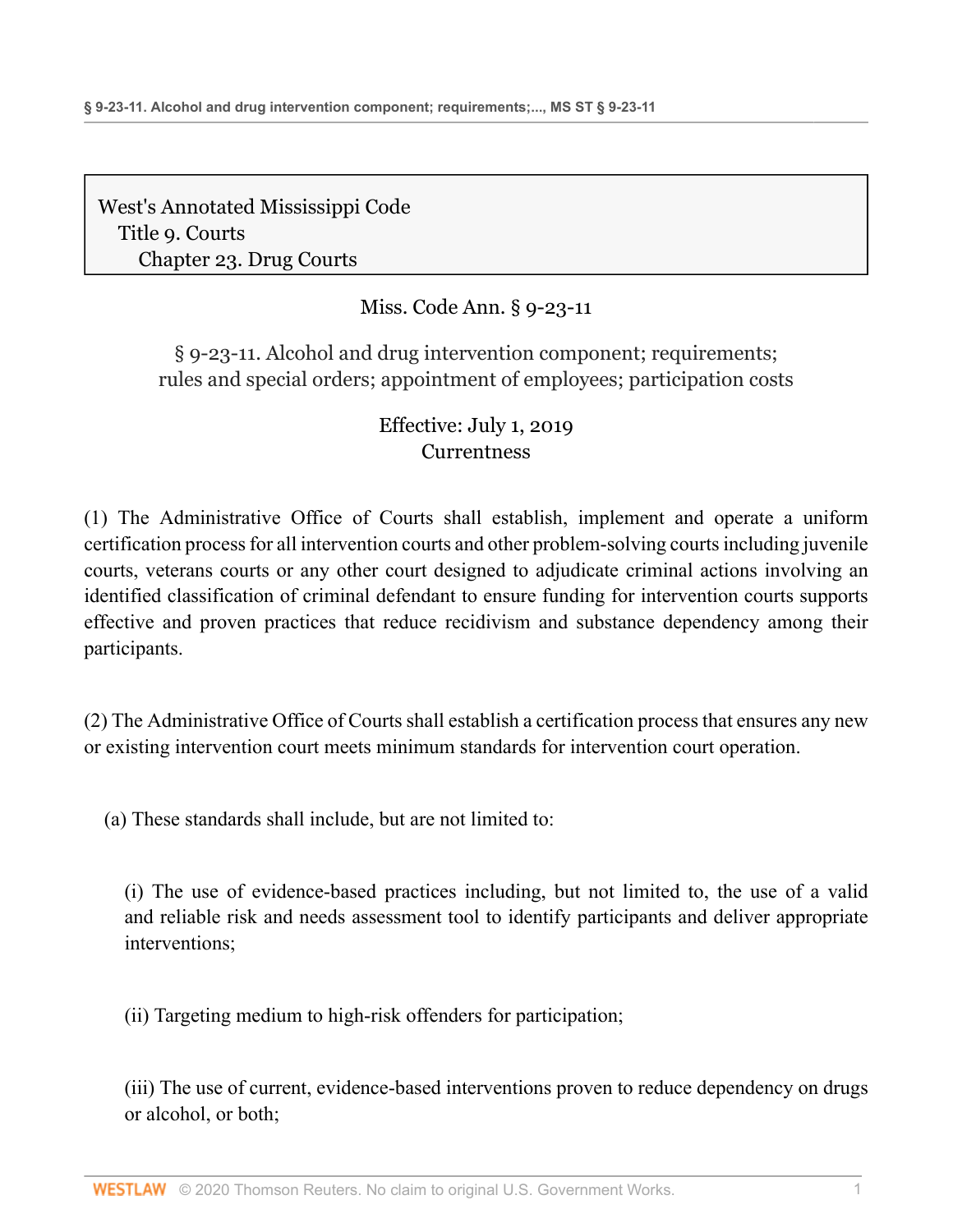(iv) Frequent testing for alcohol or drugs;

(v) Coordinated strategy between all intervention court program personnel involving the use of graduated clinical interventions;

(vi) Ongoing judicial interaction with each participant; and

(vii) Monitoring and evaluation of intervention court program implementation and outcomes through data collection and reporting.

(b) Intervention court certification applications shall include:

(i) A description of the need for the intervention court;

(ii) The targeted population for the intervention court;

(iii) The eligibility criteria for intervention court participants;

(iv) A description of the process for identifying appropriate participants including the use of a risk and needs assessment and a clinical assessment;

(v) A description of the intervention court intervention components, including anticipated budget and implementation plan;

(vi) The data collection plan which shall include collecting the following data:

1. Total number of participants;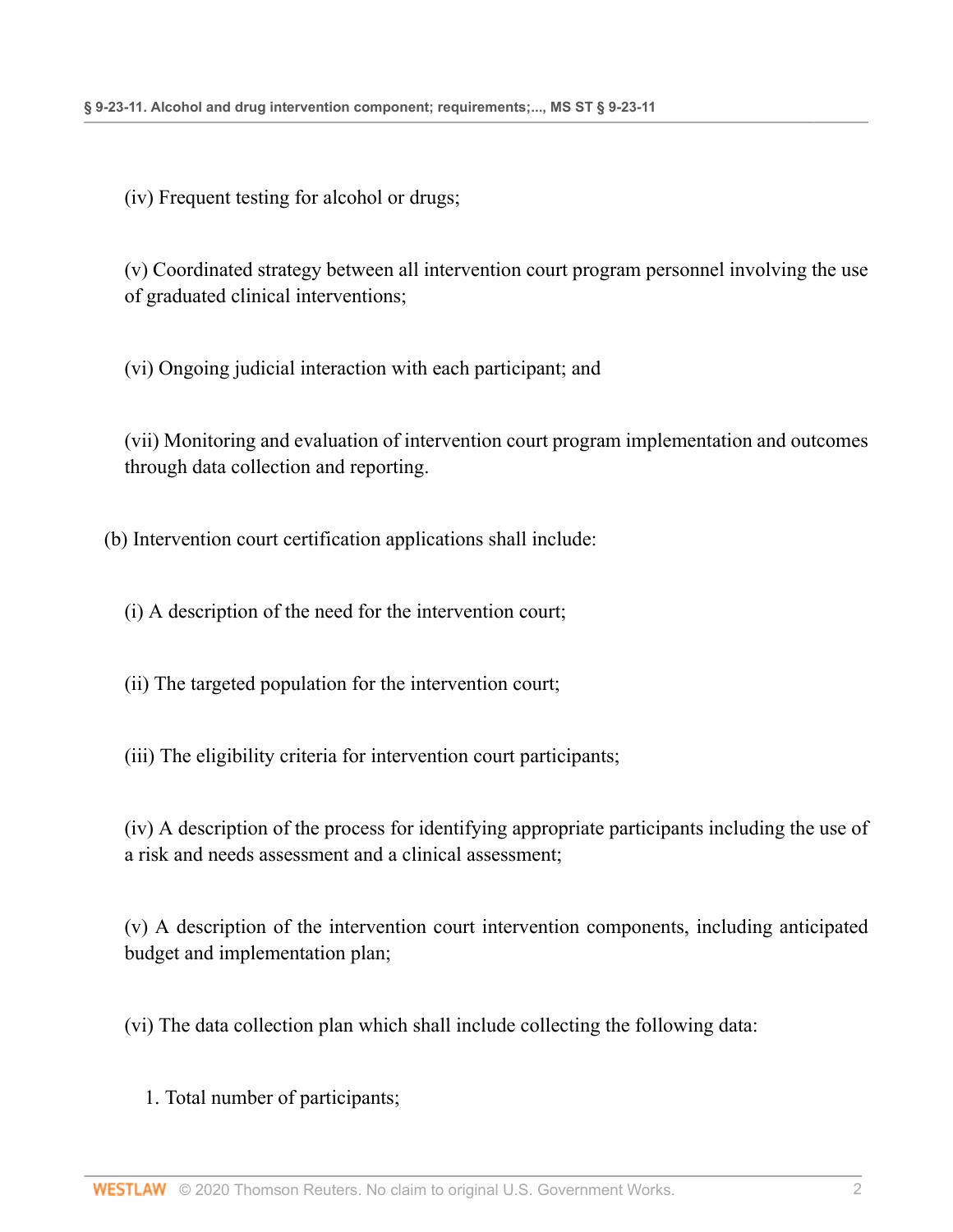2. Total number of successful participants;

3. Total number of unsuccessful participants and the reason why each participant did not complete the program;

4. Total number of participants who were arrested for a new criminal offense while in the intervention court program;

5. Total number of participants who were convicted of a new felony or misdemeanor offense while in the intervention court program;

6. Total number of participants who committed at least one (1) violation while in the intervention court program and the resulting sanction(s);

7. Results of the initial risk and needs assessment or other clinical assessment conducted on each participant; and

8. Total number of applications for screening by race, gender, offenses charged, indigence and, if not accepted, the reason for nonacceptance; and

9. Any other data or information as required by the Administrative Office of Courts.

(c) Every intervention court shall be certified under the following schedule:

(i) An intervention court application submitted after July 1, 2014, shall require certification of the intervention court based on the proposed drug court plan.

(ii) An intervention court initially established and certified after July 1, 2014, shall be recertified after its second year of funded operation on a time frame consistent with the other certified courts of its type.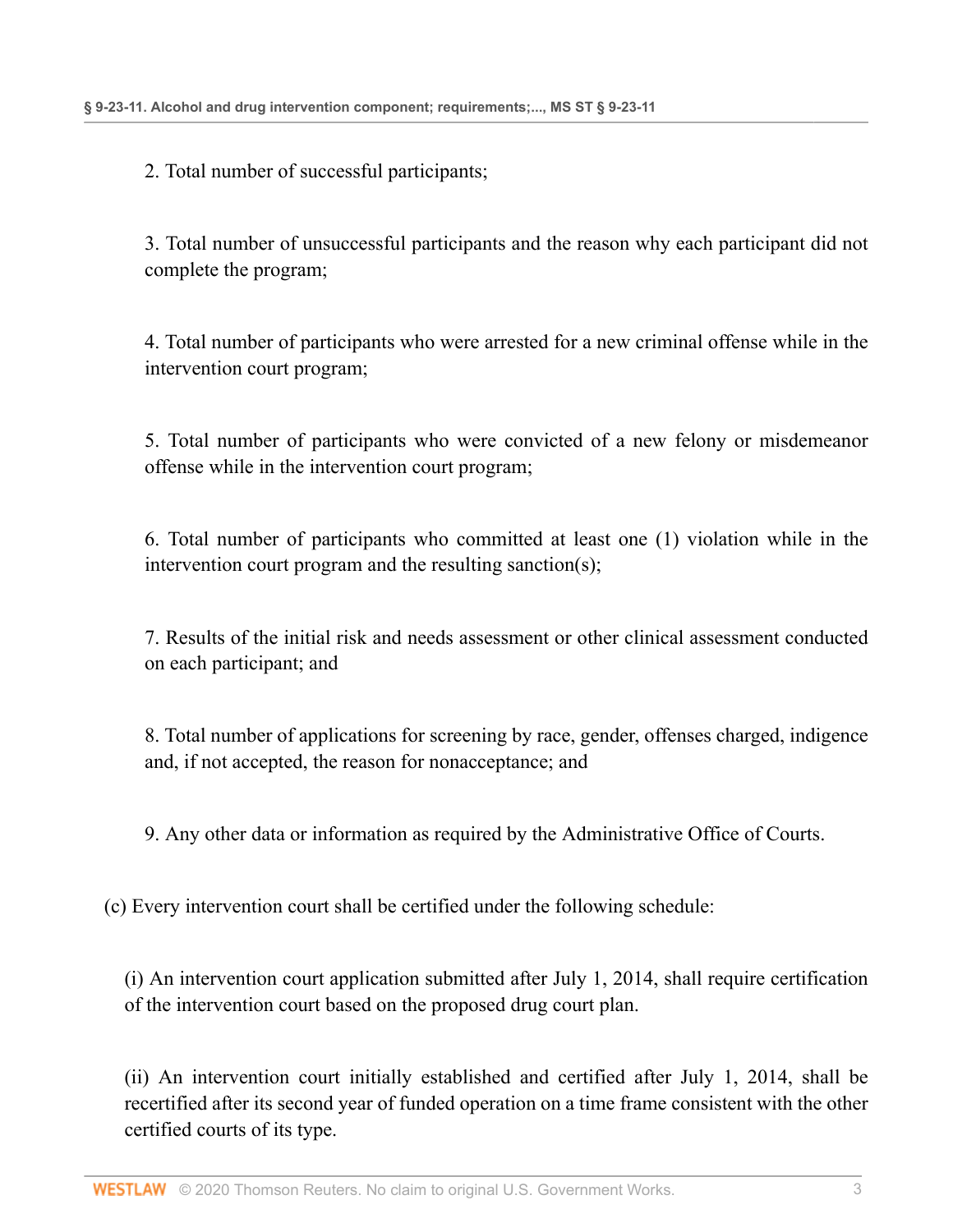(iii) A certified adult felony intervention court in existence on December 31, 2018, must submit a recertification petition by July 1, 2019, and be recertified under the requirements of this section on or before December 31, 2019; after the recertification, all certified adult felony intervention courts must submit a recertification petition every two (2) years to the Administrative Office of Courts. The recertification process must be completed by December 31st of every odd calendar year.

(iv) A certified youth, family, misdemeanor or chancery intervention court in existence on December 31, 2018, must submit a recertification petition by July 31, 2020, and be recertified under the requirements of this section by December 31, 2020. After the recertification, all certified youth, family, misdemeanor and chancery intervention courts must submit a recertification petition every two (2) years to the Administrative Office of Courts. The recertification process must be completed by December 31st of every even calendar year.

(3) All certified intervention courts shall measure successful completion of the drug court based on those participants who complete the program without a new criminal conviction.

(4)(a) All certified drug courts must collect and submit to the Administrative Office of Courts each month, the following data:

- (i) Total number of participants at the beginning of the month;
- (ii) Total number of participants at the end of the month;
- (iii) Total number of participants who began the program in the month;

(iv) Total number of participants who successfully completed the intervention court in the month;

(v) Total number of participants who left the program in the month;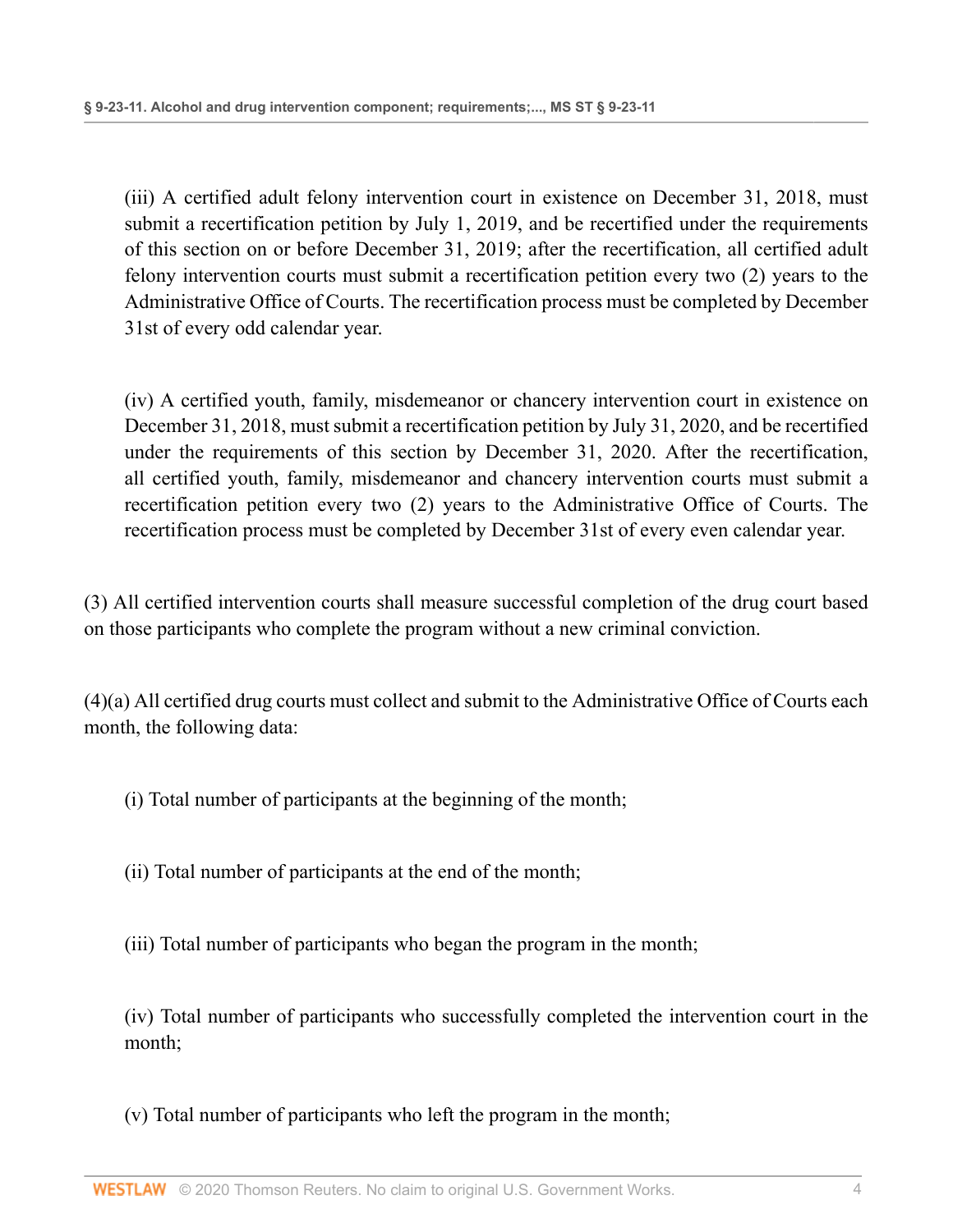(vi) Total number of participants who were arrested for a new criminal offense while in the intervention court program in the month;

(vii) Total number of participants who were convicted for a new criminal arrest while in the intervention court program in the month; and

(viii) Total number of participants who committed at least one (1) violation while in the intervention court program and any resulting sanction(s).

(b) By August 1, 2015, and each year thereafter, the Administrative Office of Courts shall report to the PEER Committee the information in subsection (4)(a) of this section in a sortable, electronic format.

(5) All certified intervention courts may individually establish rules and may make special orders and rules as necessary that do not conflict with the rules promulgated by the Supreme Court or the Administrative Office of Courts.

(6) A certified intervention court may appoint the full- or part-time employees it deems necessary for the work of the intervention court and shall fix the compensation of those employees. Such employees shall serve at the will and pleasure of the judge or the judge's designee.

(7) The Administrative Office of Courts shall promulgate rules and regulations to carry out the certification and re-certification process and make any other policies not inconsistent with this section to carry out this process.

(8) A certified intervention court established under this chapter is subject to the regulatory powers of the Administrative Office of Courts as set forth in [Section 9-23-17](http://www.westlaw.com/Link/Document/FullText?findType=L&pubNum=1000933&cite=MSSTS9-23-17&originatingDoc=NC78053A2977311E9806FD1F570ABFF0E&refType=LQ&originationContext=document&vr=3.0&rs=cblt1.0&transitionType=DocumentItem&contextData=(sc.Document)).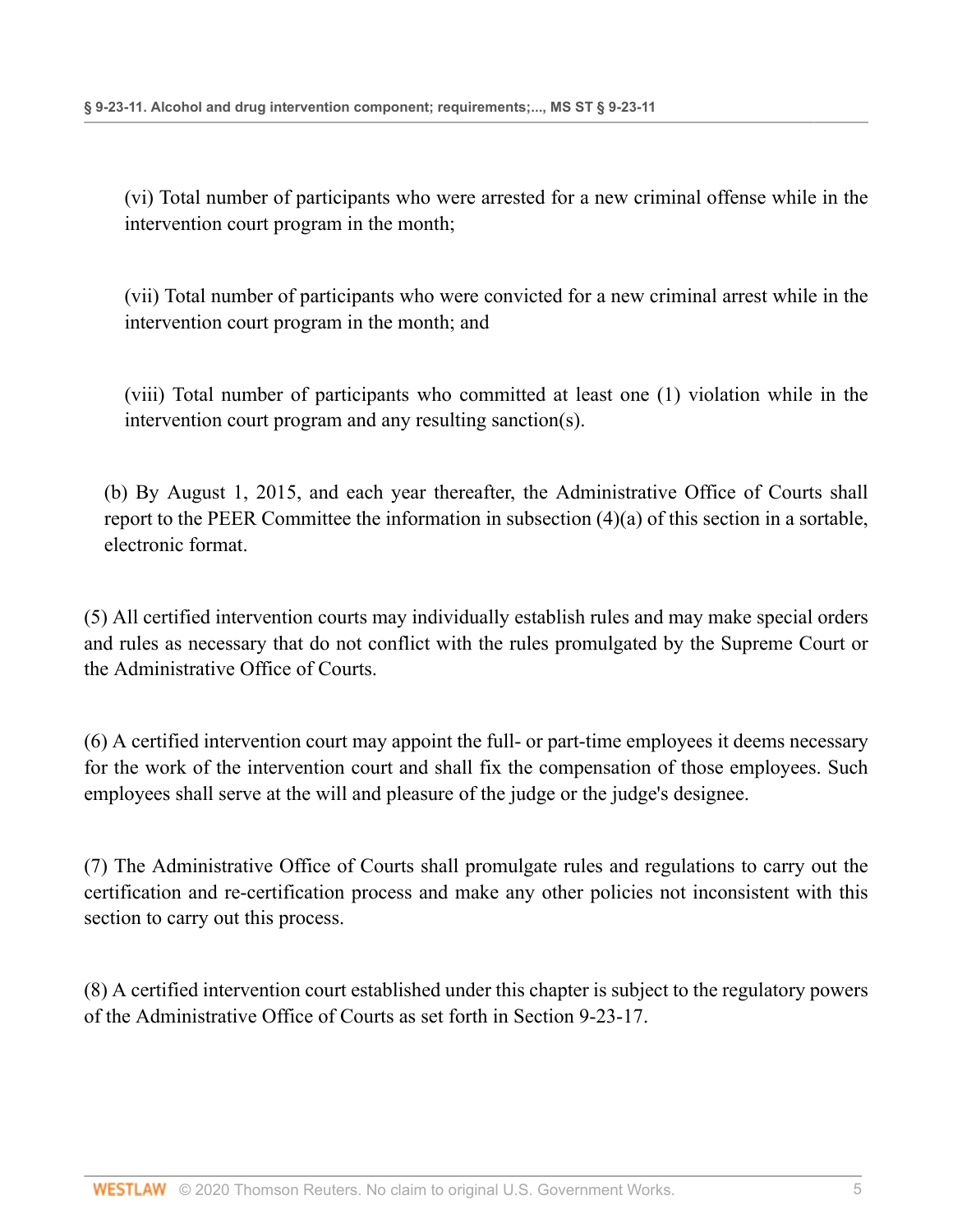### **Credits**

Added by [Laws 2003, Ch. 515, § 6, eff. July 1, 2003.](http://www.westlaw.com/Link/Document/FullText?findType=l&pubNum=1077005&cite=UUID(IB0627E38E6-AF400DB5757-AD4B13B2DB4)&originatingDoc=NC78053A2977311E9806FD1F570ABFF0E&refType=SL&originationContext=document&vr=3.0&rs=cblt1.0&transitionType=DocumentItem&contextData=(sc.Document)) Amended by [Laws 2014, Ch. 457 \(H.B.](http://www.westlaw.com/Link/Document/FullText?findType=l&pubNum=1077005&cite=UUID(I54E3EF30C1-F111E38BD4D-5B895430E11)&originatingDoc=NC78053A2977311E9806FD1F570ABFF0E&refType=SL&originationContext=document&vr=3.0&rs=cblt1.0&transitionType=DocumentItem&contextData=(sc.Document)) [No. 585\), § 4, eff. July 1, 2014](http://www.westlaw.com/Link/Document/FullText?findType=l&pubNum=1077005&cite=UUID(I54E3EF30C1-F111E38BD4D-5B895430E11)&originatingDoc=NC78053A2977311E9806FD1F570ABFF0E&refType=SL&originationContext=document&vr=3.0&rs=cblt1.0&transitionType=DocumentItem&contextData=(sc.Document)); [Laws 2019, Ch. 410 \(S.B. 2491\), § 1,](http://www.westlaw.com/Link/Document/FullText?findType=l&pubNum=1077005&cite=UUID(I38AC9FA051-AD11E9BB0E8-783E26F7595)&originatingDoc=NC78053A2977311E9806FD1F570ABFF0E&refType=SL&originationContext=document&vr=3.0&rs=cblt1.0&transitionType=DocumentItem&contextData=(sc.Document)) eff. from and after passage (approved March 28, 2019); [Laws 2019, Ch. 466 \(H.B. 1352\), § 7, eff. July 1, 2019](http://www.westlaw.com/Link/Document/FullText?findType=l&pubNum=1077005&cite=UUID(IA6F6ACB061-2C11E9A5BAC-454C4C7F67B)&originatingDoc=NC78053A2977311E9806FD1F570ABFF0E&refType=SL&originationContext=document&vr=3.0&rs=cblt1.0&transitionType=DocumentItem&contextData=(sc.Document)).

[Notes of Decisions \(3\)](http://www.westlaw.com/Link/RelatedInformation/NotesofDecisions?docGuid=NC78053A2977311E9806FD1F570ABFF0E&originationContext=document&vr=3.0&rs=cblt1.0&transitionType=NotesOfDecision&contextData=(sc.Document))

<span id="page-13-0"></span>Miss. Code Ann. § 9-23-11, MS ST § 9-23-11 The Statutes and Constitution are current through the 2019 Regular Session.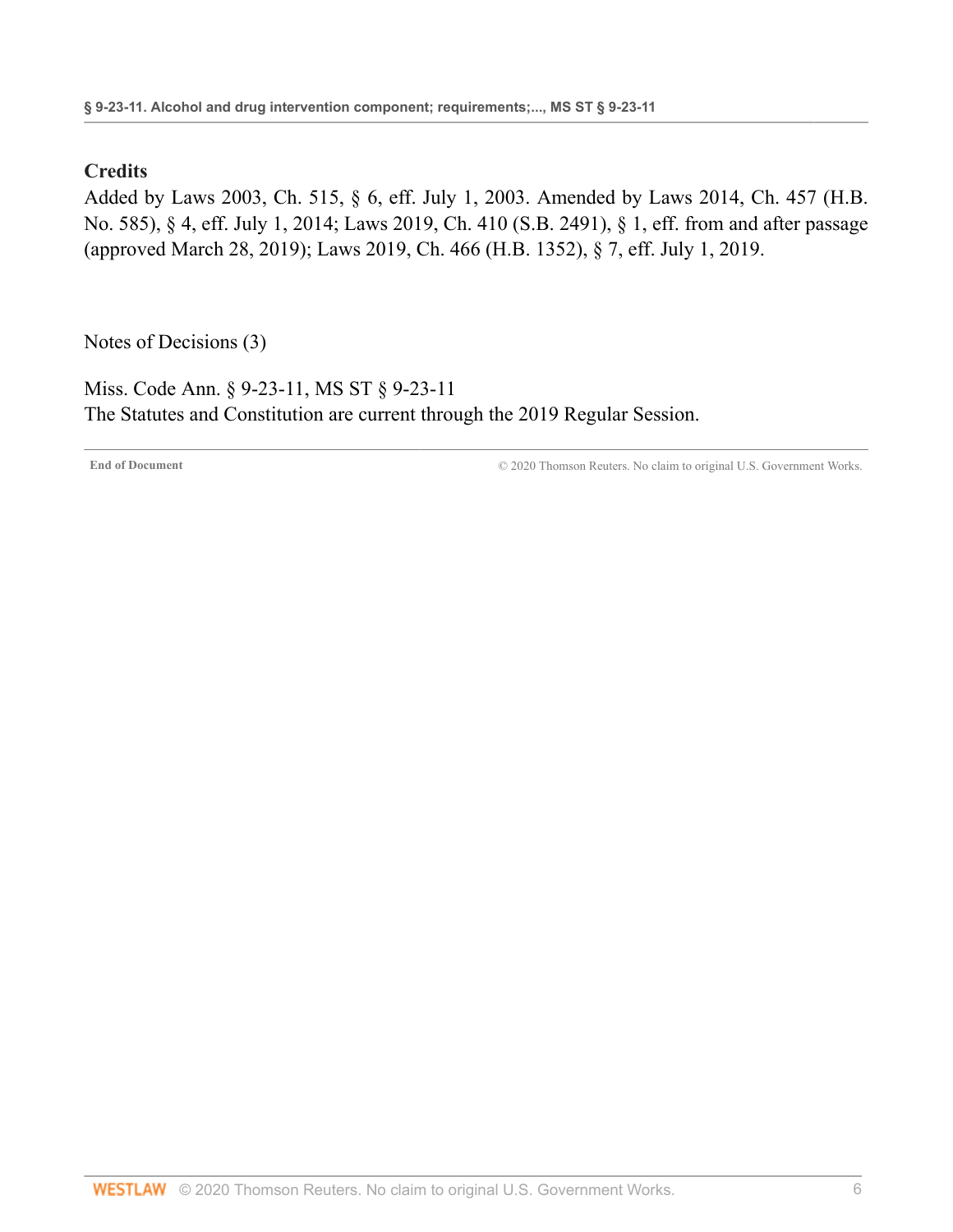Miss. Code Ann. § 9-23-13

§ 9-23-13. Court intervention services

Effective: July 1, 2019 **[Currentness](#page-15-0)** 

(1) An intervention court's alcohol and drug intervention component shall provide for eligible individuals, either directly or through referrals, a range of necessary court intervention services, including, but not limited to, the following:

(a) Screening using a valid and reliable assessment tool effective for identifying alcohol and drug dependent persons for eligibility and appropriate services;

(b) Clinical assessment; for a DUI offense, if the person has two (2) or more DUI convictions, the court shall order the person to undergo an assessment that uses a standardized evidencebased instrument performed by a physician to determine whether the person has a diagnosis for alcohol and/or drug dependence and would likely benefit from a court-approved medicationassisted treatment indicated and approved for the treatment of alcohol and/or drug dependence by the United States Food and Drug Administration, as specified in the most recent Diagnostic and Statistical Manual of Mental Disorders published by the American Psychiatric Association. Upon considering the results of the assessment, the court may refer the person to a rehabilitative program that offers one or more forms of court-approved medications that are approved for the treatment of alcohol and/or drug dependence by the United States Food and Drug Administration;

(c) Education;

(d) Referral;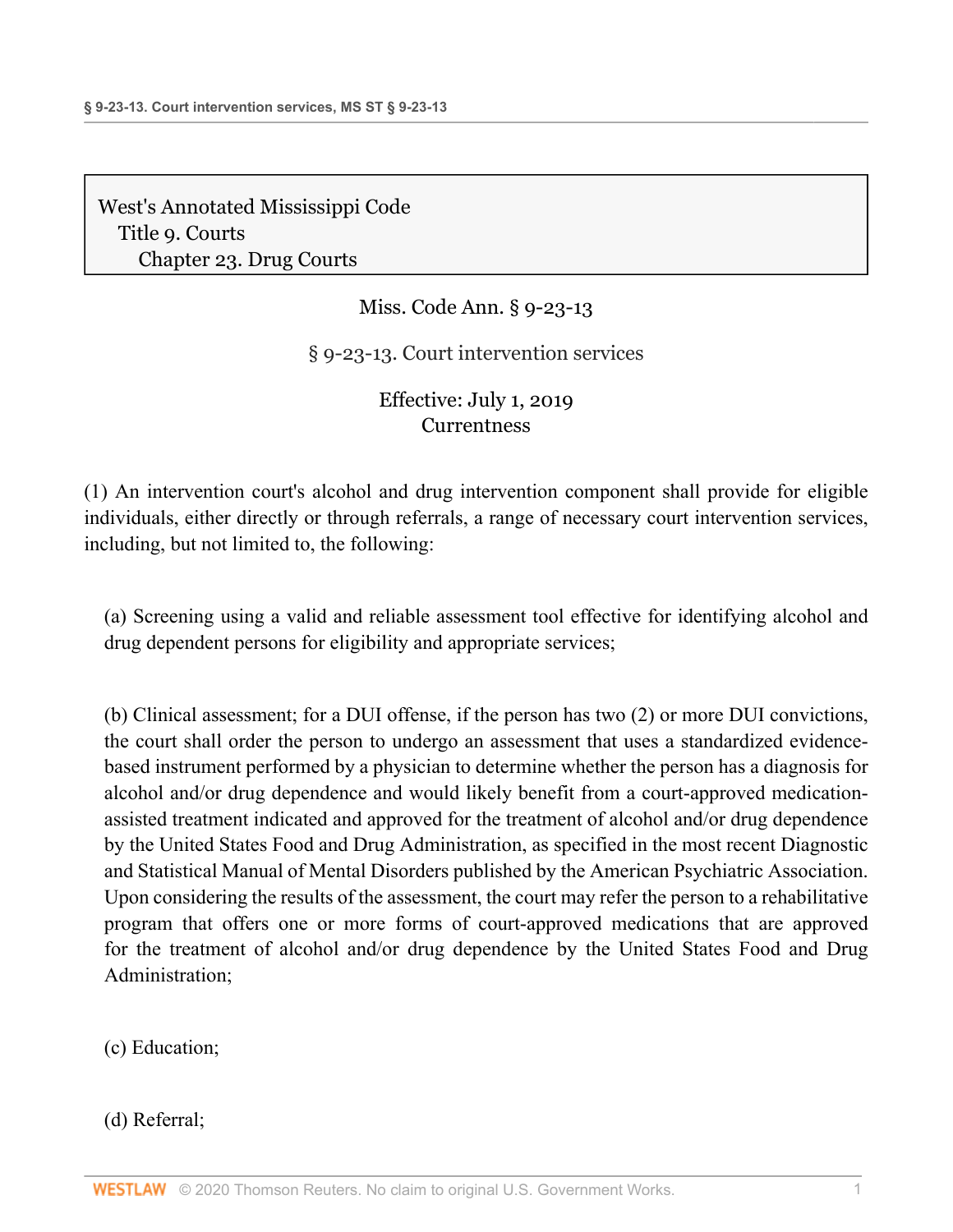(e) Service coordination and case management; and

(f) Counseling and rehabilitative care.

(2) Any inpatient treatment or inpatient detoxification program ordered by the court shall be certified by the Department of Mental Health, other appropriate state agency or the equivalent agency of another state.

(3) All intervention courts shall make available the option for participants to use court-approved medication-assisted treatment while participating in the programs of the court in accordance with the recommendations of the National Drug Court Institute.

### **Credits**

Added by [Laws 2003, Ch. 515, § 7, eff. July 1, 2003](http://www.westlaw.com/Link/Document/FullText?findType=l&pubNum=1077005&cite=UUID(IB0627E38E6-AF400DB5757-AD4B13B2DB4)&originatingDoc=ND28C8B10977311E9BECFBE167A0DFBF9&refType=SL&originationContext=document&vr=3.0&rs=cblt1.0&transitionType=DocumentItem&contextData=(sc.Document)). Amended by [Laws 2014, Ch. 457 \(H.B. No.](http://www.westlaw.com/Link/Document/FullText?findType=l&pubNum=1077005&cite=UUID(I54E3EF30C1-F111E38BD4D-5B895430E11)&originatingDoc=ND28C8B10977311E9BECFBE167A0DFBF9&refType=SL&originationContext=document&vr=3.0&rs=cblt1.0&transitionType=DocumentItem&contextData=(sc.Document)) [585\), § 5, eff. July 1, 2014;](http://www.westlaw.com/Link/Document/FullText?findType=l&pubNum=1077005&cite=UUID(I54E3EF30C1-F111E38BD4D-5B895430E11)&originatingDoc=ND28C8B10977311E9BECFBE167A0DFBF9&refType=SL&originationContext=document&vr=3.0&rs=cblt1.0&transitionType=DocumentItem&contextData=(sc.Document)) [Laws 2019, Ch. 466 \(H.B. 1352\), § 8, eff. July 1, 2019](http://www.westlaw.com/Link/Document/FullText?findType=l&pubNum=1077005&cite=UUID(IA6F6ACB061-2C11E9A5BAC-454C4C7F67B)&originatingDoc=ND28C8B10977311E9BECFBE167A0DFBF9&refType=SL&originationContext=document&vr=3.0&rs=cblt1.0&transitionType=DocumentItem&contextData=(sc.Document)).

<span id="page-15-0"></span>Miss. Code Ann. § 9-23-13, MS ST § 9-23-13 The Statutes and Constitution are current through the 2019 Regular Session.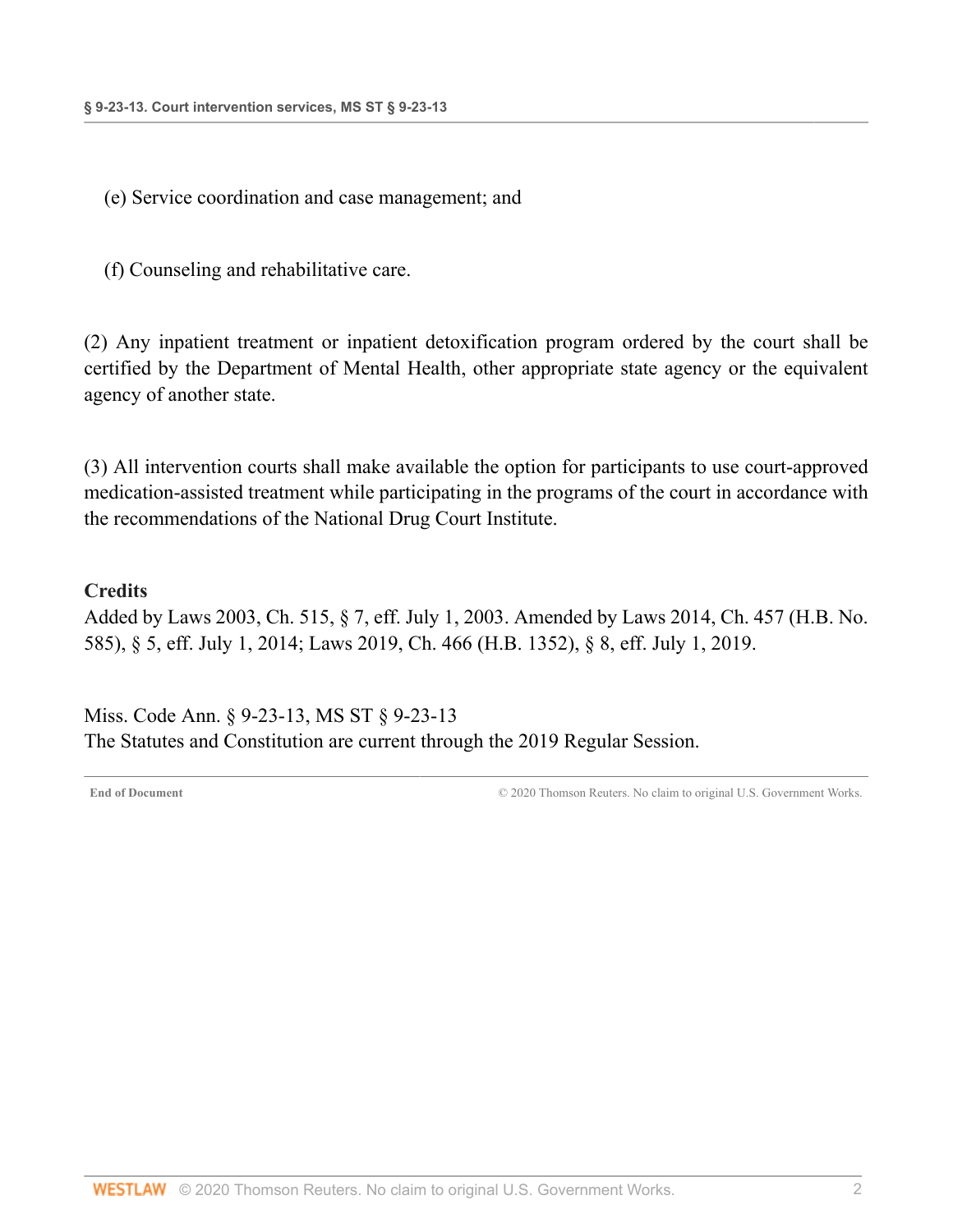# Miss. Code Ann. § 9-23-15

## § 9-23-15. Alternative sentencing eligibility criteria and conditions

## Effective: July 1, 2019 **[Currentness](#page-17-0)**

(1) In order to be eligible for alternative sentencing through a local intervention court, the participant must satisfy each of the following criteria:

(a) The participant cannot have any felony convictions for any offenses that are crimes of violence as defined in [Section 97-3-2](http://www.westlaw.com/Link/Document/FullText?findType=L&pubNum=1000933&cite=MSSTS97-3-2&originatingDoc=ND9ABD0E0977311E9BECFBE167A0DFBF9&refType=LQ&originationContext=document&vr=3.0&rs=cblt1.0&transitionType=DocumentItem&contextData=(sc.Document)) within the previous ten (10) years.

(b) The crime before the court cannot be a crime of violence as defined in [Section 97-3-2](http://www.westlaw.com/Link/Document/FullText?findType=L&pubNum=1000933&cite=MSSTS97-3-2&originatingDoc=ND9ABD0E0977311E9BECFBE167A0DFBF9&refType=LQ&originationContext=document&vr=3.0&rs=cblt1.0&transitionType=DocumentItem&contextData=(sc.Document)).

(c) Other criminal proceedings alleging commission of a crime of violence cannot be pending against the participant.

(d) The participant cannot be charged with burglary of a dwelling under [Section 97-17-23\(2\)](http://www.westlaw.com/Link/Document/FullText?findType=L&pubNum=1000933&cite=MSSTS97-17-23&originatingDoc=ND9ABD0E0977311E9BECFBE167A0DFBF9&refType=SP&originationContext=document&vr=3.0&rs=cblt1.0&transitionType=DocumentItem&contextData=(sc.Document)#co_pp_58730000872b1) or [97-17-37.](http://www.westlaw.com/Link/Document/FullText?findType=L&pubNum=1000933&cite=MSSTS97-17-37&originatingDoc=ND9ABD0E0977311E9BECFBE167A0DFBF9&refType=LQ&originationContext=document&vr=3.0&rs=cblt1.0&transitionType=DocumentItem&contextData=(sc.Document))

(e) The crime before the court cannot be a charge of driving under the influence of alcohol or any other drug or drugs that resulted in the death of a person.

(f) The crime charged cannot be one of trafficking in controlled substances under [Section](http://www.westlaw.com/Link/Document/FullText?findType=L&pubNum=1000933&cite=MSSTS41-29-139&originatingDoc=ND9ABD0E0977311E9BECFBE167A0DFBF9&refType=SP&originationContext=document&vr=3.0&rs=cblt1.0&transitionType=DocumentItem&contextData=(sc.Document)#co_pp_ae0d0000c5150) [41-29-139\(f\)](http://www.westlaw.com/Link/Document/FullText?findType=L&pubNum=1000933&cite=MSSTS41-29-139&originatingDoc=ND9ABD0E0977311E9BECFBE167A0DFBF9&refType=SP&originationContext=document&vr=3.0&rs=cblt1.0&transitionType=DocumentItem&contextData=(sc.Document)#co_pp_ae0d0000c5150), nor can the participant have a prior conviction for same.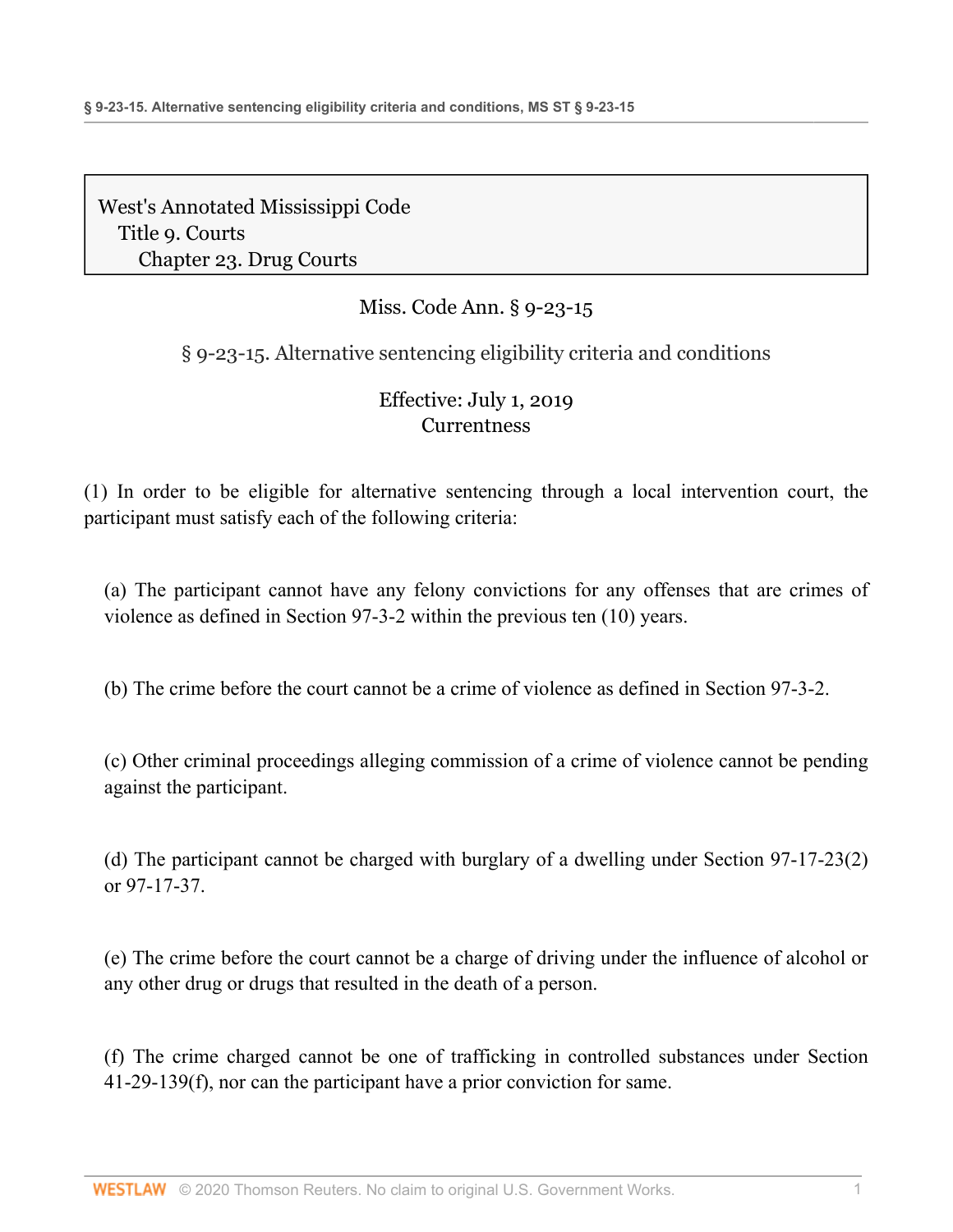(2) Participation in the services of an alcohol and drug intervention component shall be open only to the individuals over whom the court has jurisdiction, except that the court may agree to provide the services for individuals referred from another intervention court. In cases transferred from another jurisdiction, the receiving judge shall act as a special master and make recommendations to the sentencing judge.

(3)(a) As a condition of participation in an intervention court, a participant may be required to undergo a chemical test or a series of chemical tests as specified by the intervention court. A participant is liable for the costs of all chemical tests required under this section, regardless of whether the costs are paid to the intervention court or the laboratory; however, if testing is available from other sources or the program itself, the judge may waive any fees for testing. The judge may waive all fees if the applicant is determined to be indigent.

(b) A laboratory that performs a chemical test under this section shall report the results of the test to the intervention court.

(4) A person does not have a right to participate in intervention court under this chapter. The court having jurisdiction over a person for a matter before the court shall have the final determination about whether the person may participate in intervention court under this chapter. However, any person meeting the eligibility criteria in subsection (1) of this section shall, upon request, be screened for admission to intervention court.

### **Credits**

Added by [Laws 2003, Ch. 515, § 8, eff. July 1, 2003.](http://www.westlaw.com/Link/Document/FullText?findType=l&pubNum=1077005&cite=UUID(IB0627E38E6-AF400DB5757-AD4B13B2DB4)&originatingDoc=ND9ABD0E0977311E9BECFBE167A0DFBF9&refType=SL&originationContext=document&vr=3.0&rs=cblt1.0&transitionType=DocumentItem&contextData=(sc.Document)) Amended by [Laws 2011, Ch. 366, § 1, eff.](http://www.westlaw.com/Link/Document/FullText?findType=l&pubNum=1077005&cite=UUID(I4E4723F053-C611E0A9598-9C3AF00666D)&originatingDoc=ND9ABD0E0977311E9BECFBE167A0DFBF9&refType=SL&originationContext=document&vr=3.0&rs=cblt1.0&transitionType=DocumentItem&contextData=(sc.Document)) [July 1, 2011](http://www.westlaw.com/Link/Document/FullText?findType=l&pubNum=1077005&cite=UUID(I4E4723F053-C611E0A9598-9C3AF00666D)&originatingDoc=ND9ABD0E0977311E9BECFBE167A0DFBF9&refType=SL&originationContext=document&vr=3.0&rs=cblt1.0&transitionType=DocumentItem&contextData=(sc.Document)); [Laws 2014, Ch. 457 \(H.B. No. 585\), § 6, eff. July 1, 2014;](http://www.westlaw.com/Link/Document/FullText?findType=l&pubNum=1077005&cite=UUID(I54E3EF30C1-F111E38BD4D-5B895430E11)&originatingDoc=ND9ABD0E0977311E9BECFBE167A0DFBF9&refType=SL&originationContext=document&vr=3.0&rs=cblt1.0&transitionType=DocumentItem&contextData=(sc.Document)) [Laws 2019, Ch. 466 \(H.B.](http://www.westlaw.com/Link/Document/FullText?findType=l&pubNum=1077005&cite=UUID(IA6F6ACB061-2C11E9A5BAC-454C4C7F67B)&originatingDoc=ND9ABD0E0977311E9BECFBE167A0DFBF9&refType=SL&originationContext=document&vr=3.0&rs=cblt1.0&transitionType=DocumentItem&contextData=(sc.Document)) [1352\), § 9, eff. July 1, 2019](http://www.westlaw.com/Link/Document/FullText?findType=l&pubNum=1077005&cite=UUID(IA6F6ACB061-2C11E9A5BAC-454C4C7F67B)&originatingDoc=ND9ABD0E0977311E9BECFBE167A0DFBF9&refType=SL&originationContext=document&vr=3.0&rs=cblt1.0&transitionType=DocumentItem&contextData=(sc.Document)).

[Notes of Decisions \(4\)](http://www.westlaw.com/Link/RelatedInformation/NotesofDecisions?docGuid=ND9ABD0E0977311E9BECFBE167A0DFBF9&originationContext=document&vr=3.0&rs=cblt1.0&transitionType=NotesOfDecision&contextData=(sc.Document))

<span id="page-17-0"></span>Miss. Code Ann. § 9-23-15, MS ST § 9-23-15 The Statutes and Constitution are current through the 2019 Regular Session.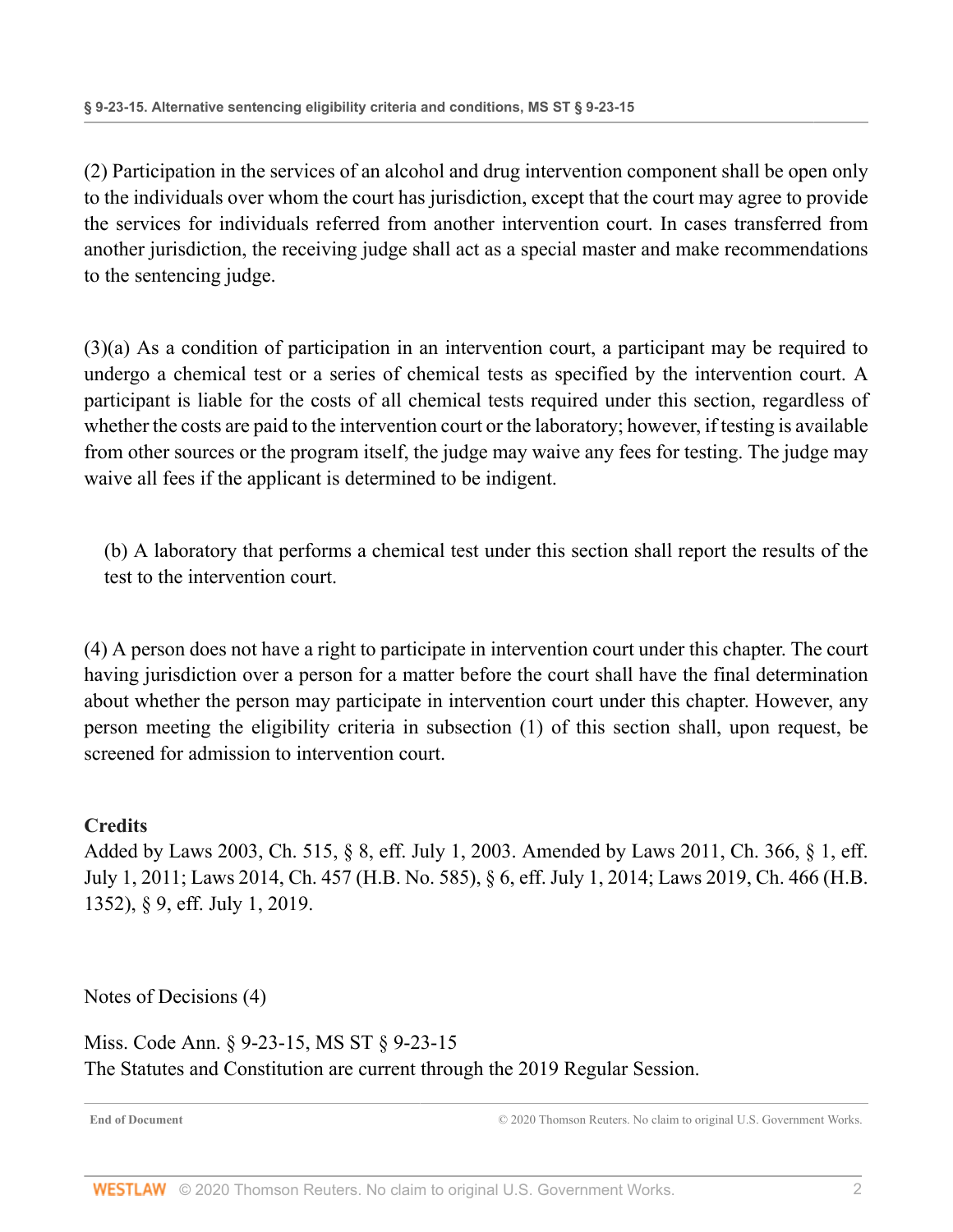# Miss. Code Ann. § 9-23-17

## § 9-23-17. Powers of Administrative Office of Courts

## Effective: July 1, 2019 **[Currentness](#page-19-0)**

With regard to any intervention court, the Administrative Office of Courts shall do the following:

(a) Certify and re-certify intervention court applications that meet standards established by the Administrative Office of Courts in accordance with this chapter.

(b) Ensure that the structure of the intervention component complies with rules adopted under this section and applicable federal regulations.

(c) Revoke the authorization of a program upon a determination that the program does not comply with rules adopted under this section and applicable federal regulations.

(d) Make agreements and contracts to effectuate the purposes of this chapter with:

(i) Another department, authority or agency of the state;

(ii) Another state;

(iii) The federal government;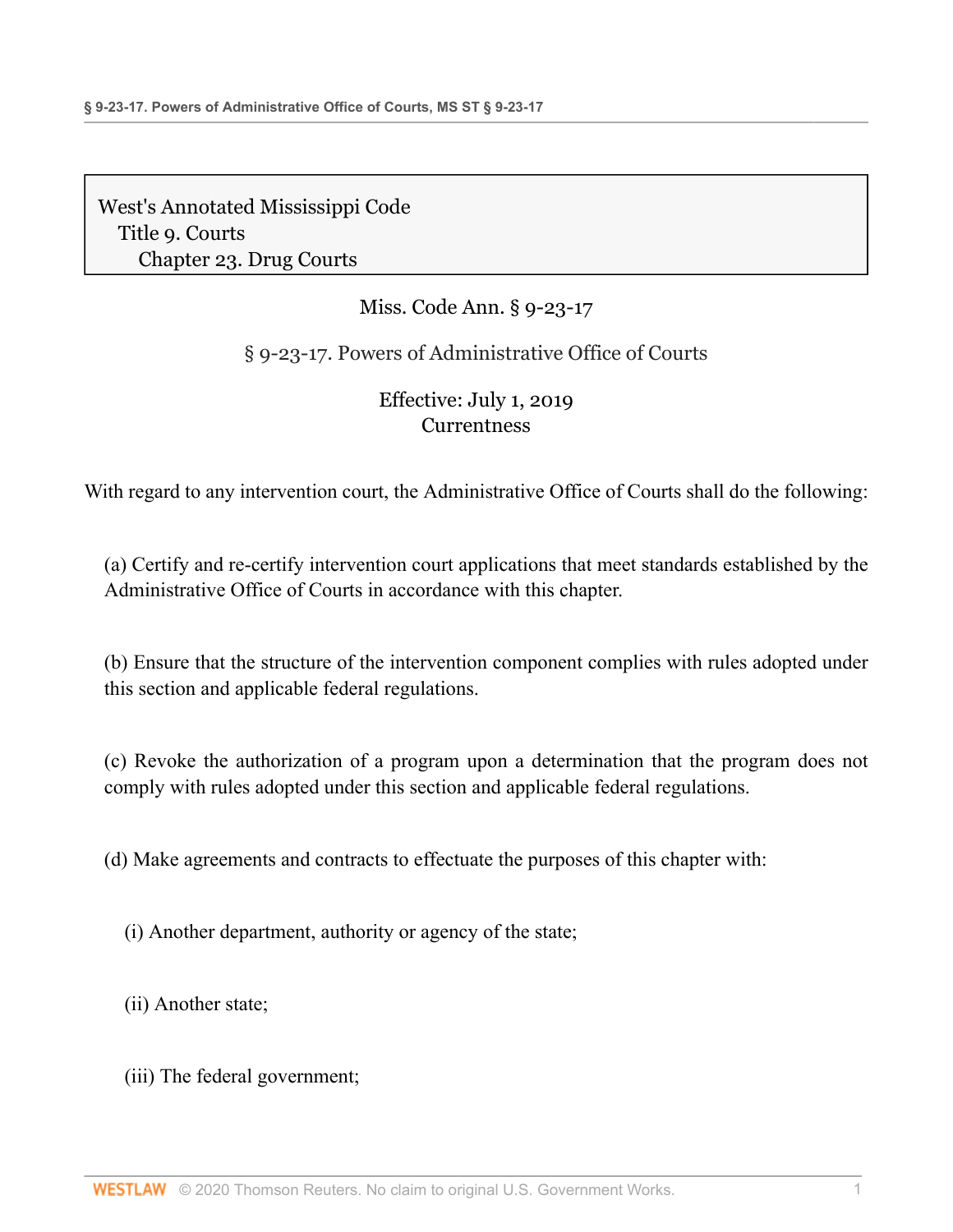(iv) A state-supported or private university; or

(v) A public or private agency, foundation, corporation or individual.

(e) Directly, or by contract, approve and certify any intervention component established under this chapter.

(f) Require, as a condition of operation, that each intervention court created or funded under this chapter be certified by the Administrative Office of Courts.

(g) Collect monthly data reports submitted by all certified intervention courts, provide those reports to the State Intervention Courts Advisory Committee, compile an annual report summarizing the data collected and the outcomes achieved by all certified intervention courts and submit the annual report to the Oversight Task Force.

(h) Every three (3) years contract with an external evaluator to conduct an evaluation of the effectiveness of the intervention court program, both statewide and individual intervention court programs, in complying with the key components of the intervention courts adopted by the National Association of Drug Court Professionals.

(i) Adopt rules to implement this chapter.

### **Credits**

Added by [Laws 2003, Ch. 515, § 9, eff. July 1, 2003](http://www.westlaw.com/Link/Document/FullText?findType=l&pubNum=1077005&cite=UUID(IB0627E38E6-AF400DB5757-AD4B13B2DB4)&originatingDoc=ND6203920977311E98AADDA96C898F760&refType=SL&originationContext=document&vr=3.0&rs=cblt1.0&transitionType=DocumentItem&contextData=(sc.Document)). Amended by [Laws 2014, Ch. 457 \(H.B. No.](http://www.westlaw.com/Link/Document/FullText?findType=l&pubNum=1077005&cite=UUID(I54E3EF30C1-F111E38BD4D-5B895430E11)&originatingDoc=ND6203920977311E98AADDA96C898F760&refType=SL&originationContext=document&vr=3.0&rs=cblt1.0&transitionType=DocumentItem&contextData=(sc.Document)) [585\), § 7, eff. July 1, 2014;](http://www.westlaw.com/Link/Document/FullText?findType=l&pubNum=1077005&cite=UUID(I54E3EF30C1-F111E38BD4D-5B895430E11)&originatingDoc=ND6203920977311E98AADDA96C898F760&refType=SL&originationContext=document&vr=3.0&rs=cblt1.0&transitionType=DocumentItem&contextData=(sc.Document)) [Laws 2019, Ch. 466 \(H.B. 1352\), § 10, eff. July 1, 2019.](http://www.westlaw.com/Link/Document/FullText?findType=l&pubNum=1077005&cite=UUID(IA6F6ACB061-2C11E9A5BAC-454C4C7F67B)&originatingDoc=ND6203920977311E98AADDA96C898F760&refType=SL&originationContext=document&vr=3.0&rs=cblt1.0&transitionType=DocumentItem&contextData=(sc.Document))

<span id="page-19-0"></span>Miss. Code Ann. § 9-23-17, MS ST § 9-23-17 The Statutes and Constitution are current through the 2019 Regular Session.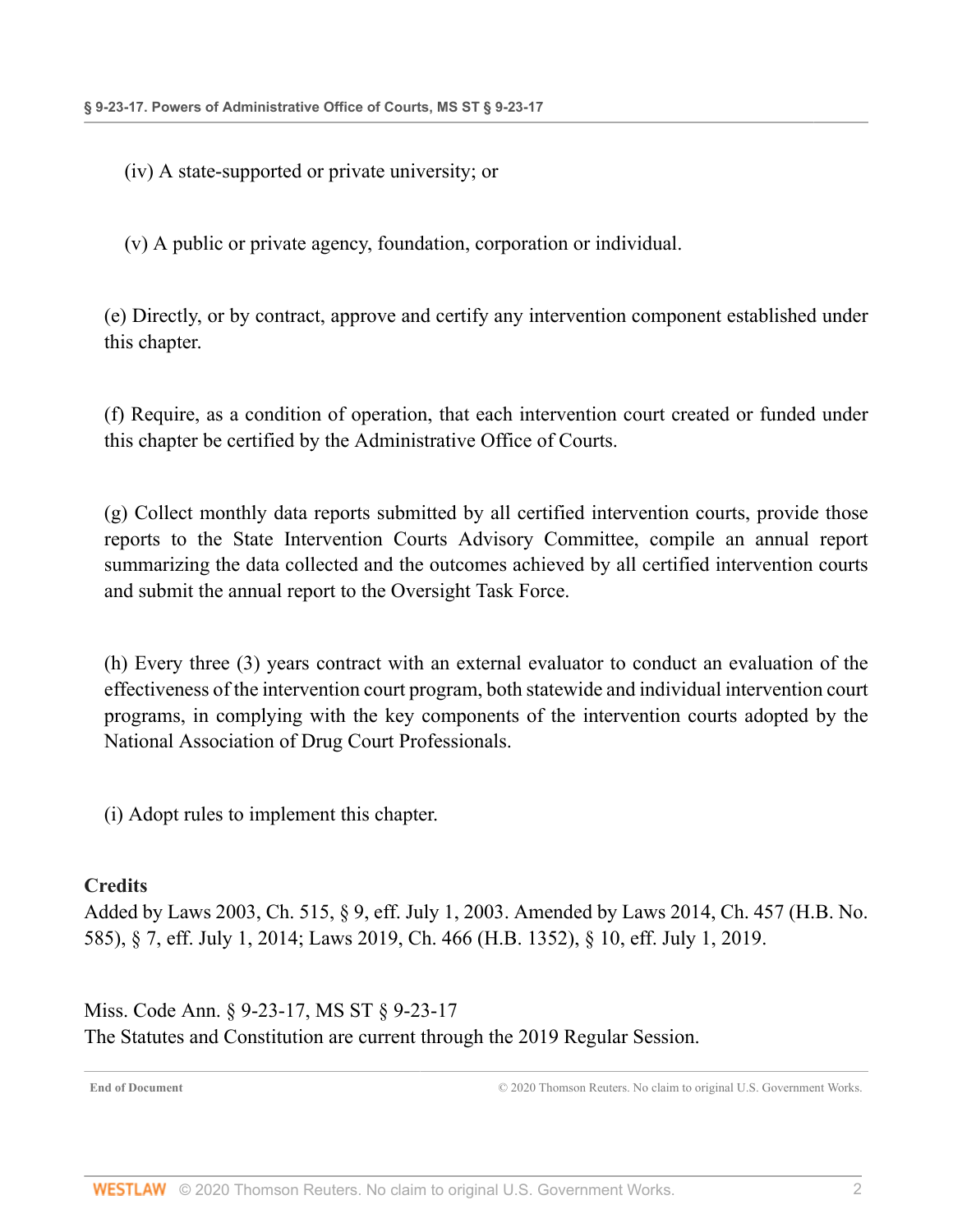# Miss. Code Ann. § 9-23-19

§ 9-23-19. Special fund; gifts, grants, and other funding sources

# Effective: July 1, 2019 **[Currentness](#page-21-0)**

(1) All monies received from any source by the intervention court shall be accumulated in a fund to be used only for intervention court purposes. Any funds remaining in this fund at the end of a fiscal year shall not lapse into any general fund, but shall be retained in the Intervention Court Fund for the funding of further activities by the intervention court.

(2) An intervention court may apply for and receive the following:

(a) Gifts, bequests and donations from private sources.

(b) Grant and contract money from governmental sources.

(c) Other forms of financial assistance approved by the court to supplement the budget of the intervention court.

(3) The costs of participation in an alcohol and drug intervention program required by the certified intervention court may be paid by the participant or out of user fees or such other state, federal or private funds that may, from time to time, be made available.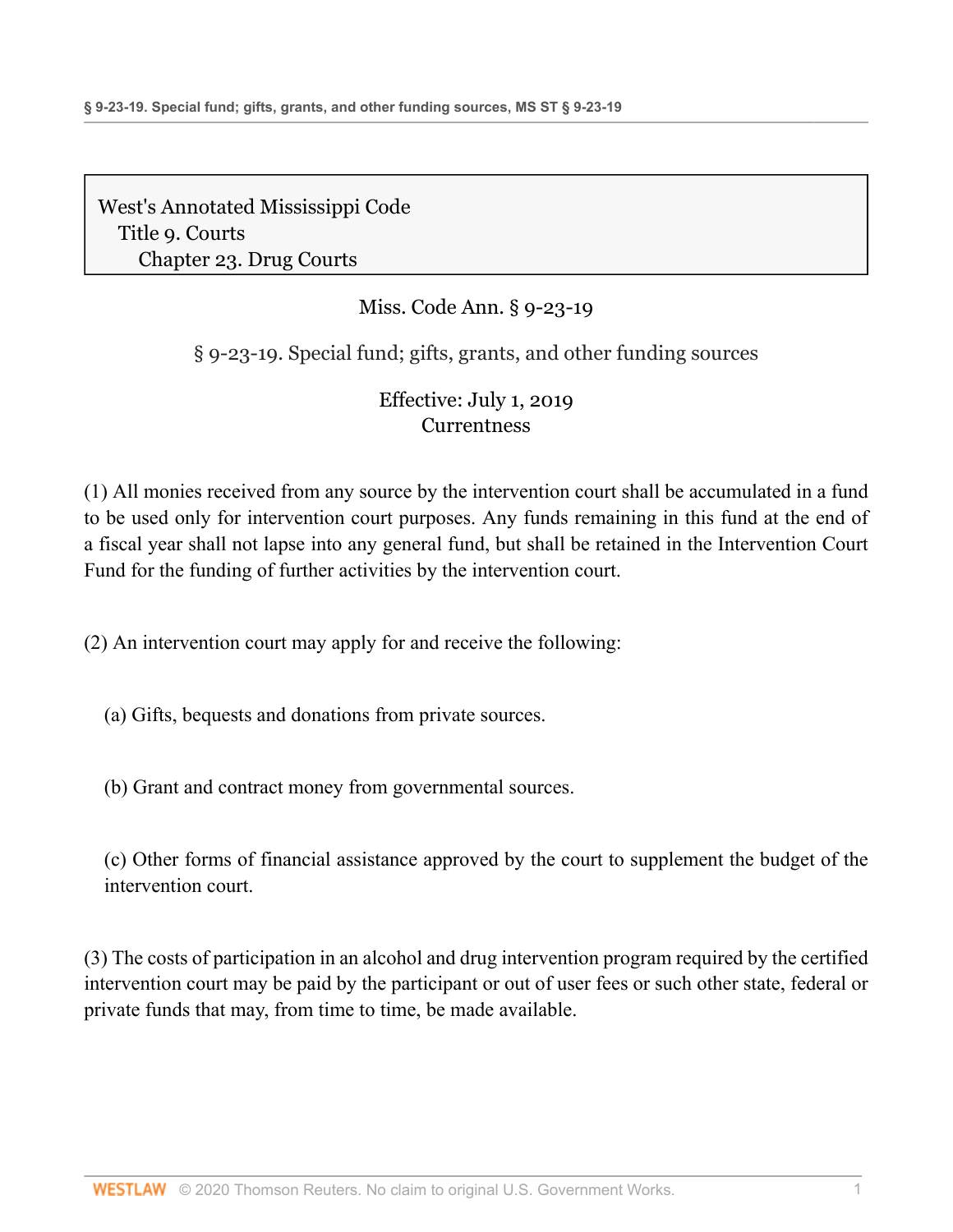(4) The court may assess such reasonable and appropriate fees to be paid to the local Intervention Court Fund for participation in an alcohol or drug intervention program; however, all fees may be waived if the applicant is determined to be indigent.

### **Credits**

Added by [Laws 2003, Ch. 515, § 10, eff. July 1, 2003](http://www.westlaw.com/Link/Document/FullText?findType=l&pubNum=1077005&cite=UUID(IB0627E38E6-AF400DB5757-AD4B13B2DB4)&originatingDoc=NCF54B8A1977311E9897BE981991D4DEA&refType=SL&originationContext=document&vr=3.0&rs=cblt1.0&transitionType=DocumentItem&contextData=(sc.Document)). Amended by [Laws 2014, Ch. 457 \(H.B.](http://www.westlaw.com/Link/Document/FullText?findType=l&pubNum=1077005&cite=UUID(I54E3EF30C1-F111E38BD4D-5B895430E11)&originatingDoc=NCF54B8A1977311E9897BE981991D4DEA&refType=SL&originationContext=document&vr=3.0&rs=cblt1.0&transitionType=DocumentItem&contextData=(sc.Document)) [No. 585\), § 8, eff. July 1, 2014](http://www.westlaw.com/Link/Document/FullText?findType=l&pubNum=1077005&cite=UUID(I54E3EF30C1-F111E38BD4D-5B895430E11)&originatingDoc=NCF54B8A1977311E9897BE981991D4DEA&refType=SL&originationContext=document&vr=3.0&rs=cblt1.0&transitionType=DocumentItem&contextData=(sc.Document)); [Laws 2019, Ch. 466 \(H.B. 1352\), § 11, eff. July 1, 2019.](http://www.westlaw.com/Link/Document/FullText?findType=l&pubNum=1077005&cite=UUID(IA6F6ACB061-2C11E9A5BAC-454C4C7F67B)&originatingDoc=NCF54B8A1977311E9897BE981991D4DEA&refType=SL&originationContext=document&vr=3.0&rs=cblt1.0&transitionType=DocumentItem&contextData=(sc.Document))

[Notes of Decisions \(5\)](http://www.westlaw.com/Link/RelatedInformation/NotesofDecisions?docGuid=NCF54B8A1977311E9897BE981991D4DEA&originationContext=document&vr=3.0&rs=cblt1.0&transitionType=NotesOfDecision&contextData=(sc.Document))

<span id="page-21-0"></span>Miss. Code Ann. § 9-23-19, MS ST § 9-23-19 The Statutes and Constitution are current through the 2019 Regular Session.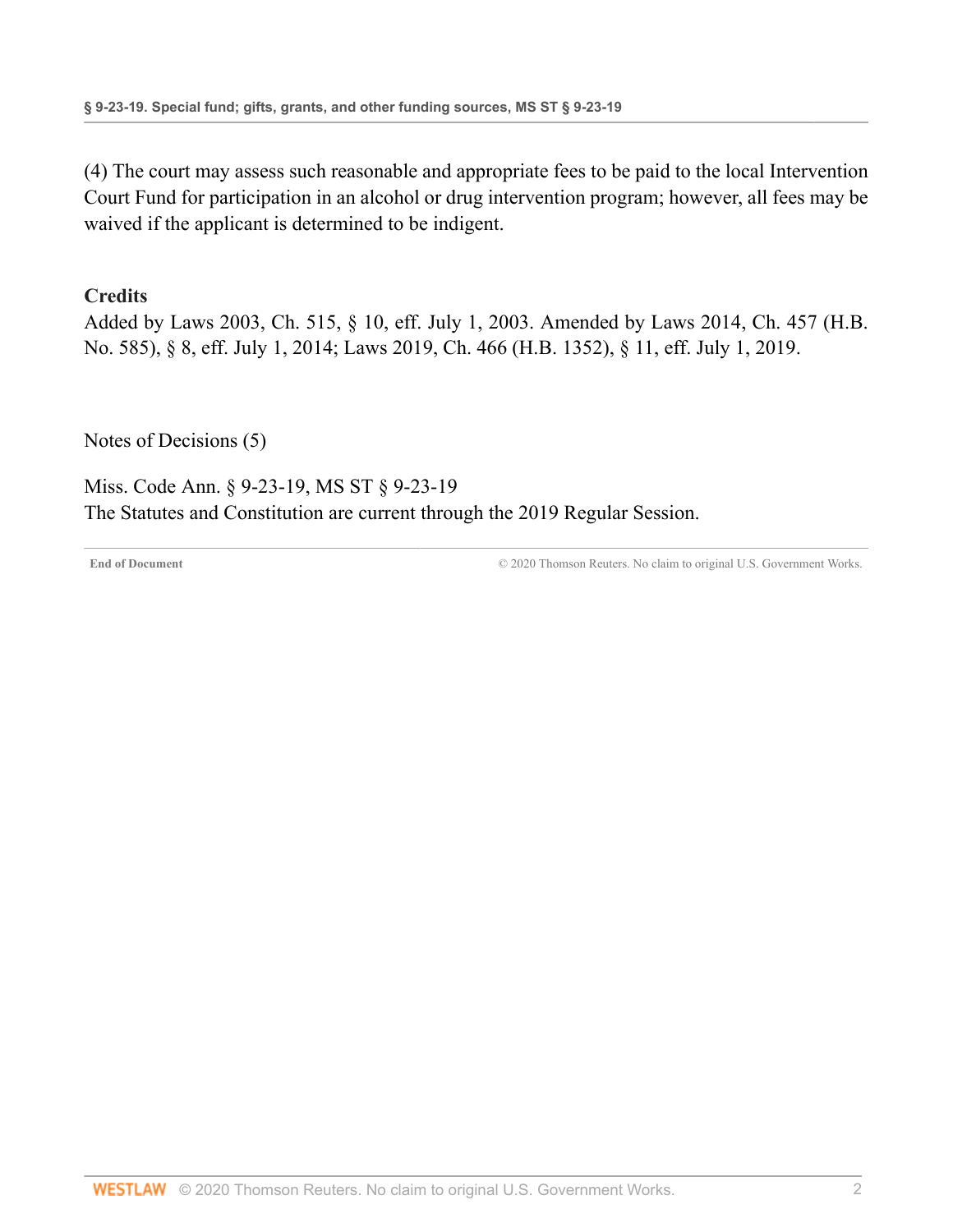Miss. Code Ann. § 9-23-21

§ 9-23-21. Immunity

## Effective: July 1, 2019 **[Currentness](#page-22-0)**

The director and members of the professional and administrative staff of the intervention court who perform duties in good faith under this chapter are immune from civil liability for:

(a) Acts or omissions in providing services under this chapter; and

(b) The reasonable exercise of discretion in determining eligibility to participate in the intervention court.

#### **Credits**

Added by [Laws 2003, Ch. 515, § 11, eff. July 1, 2003.](http://www.westlaw.com/Link/Document/FullText?findType=l&pubNum=1077005&cite=UUID(IB0627E38E6-AF400DB5757-AD4B13B2DB4)&originatingDoc=NC581EB91977311E9897BE981991D4DEA&refType=SL&originationContext=document&vr=3.0&rs=cblt1.0&transitionType=DocumentItem&contextData=(sc.Document)) Amended by [Laws 2019, Ch. 466 \(H.B.](http://www.westlaw.com/Link/Document/FullText?findType=l&pubNum=1077005&cite=UUID(IA6F6ACB061-2C11E9A5BAC-454C4C7F67B)&originatingDoc=NC581EB91977311E9897BE981991D4DEA&refType=SL&originationContext=document&vr=3.0&rs=cblt1.0&transitionType=DocumentItem&contextData=(sc.Document)) [1352\), § 12, eff. July 1, 2019.](http://www.westlaw.com/Link/Document/FullText?findType=l&pubNum=1077005&cite=UUID(IA6F6ACB061-2C11E9A5BAC-454C4C7F67B)&originatingDoc=NC581EB91977311E9897BE981991D4DEA&refType=SL&originationContext=document&vr=3.0&rs=cblt1.0&transitionType=DocumentItem&contextData=(sc.Document))

<span id="page-22-0"></span>Miss. Code Ann. § 9-23-21, MS ST § 9-23-21 The Statutes and Constitution are current through the 2019 Regular Session.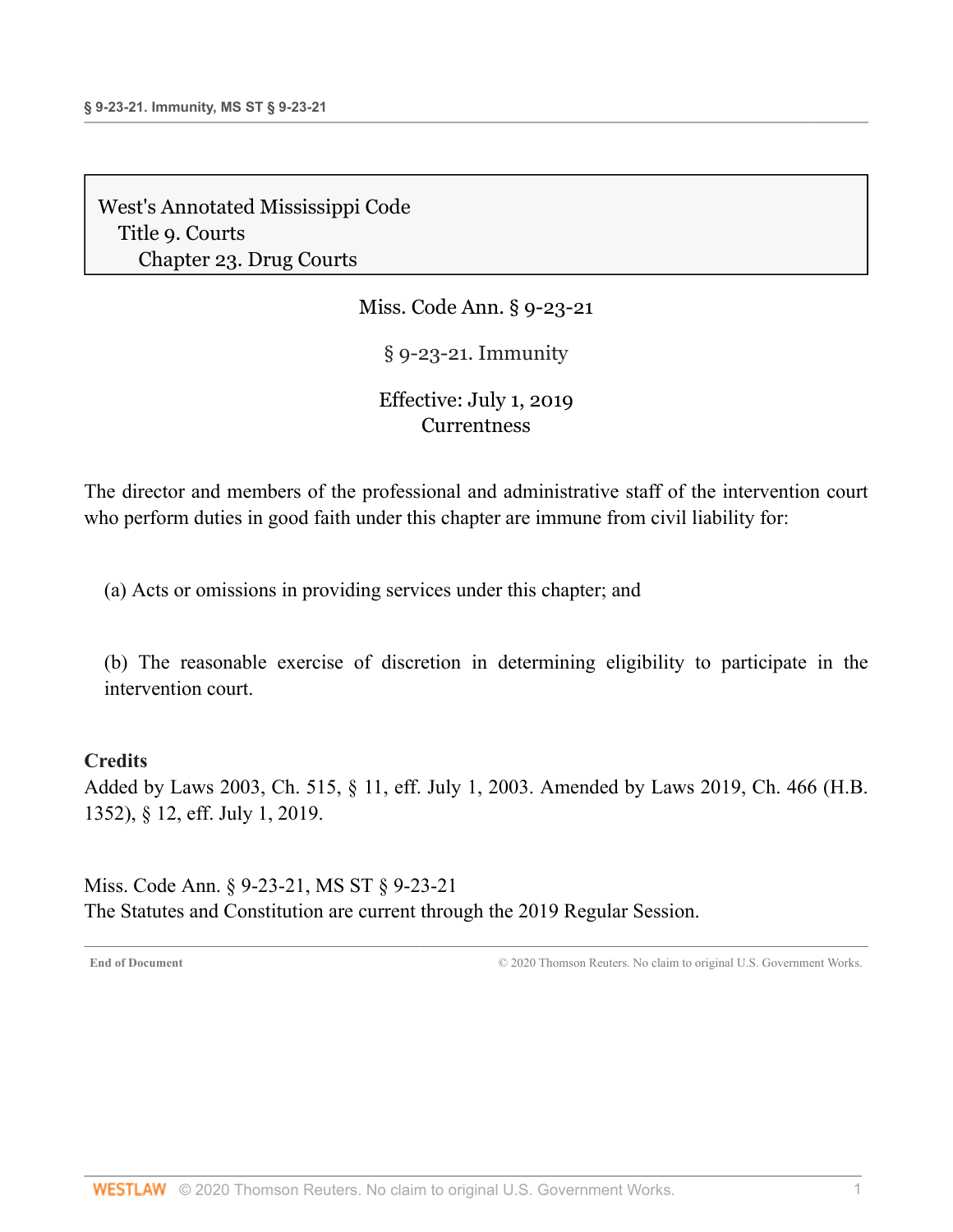# Miss. Code Ann. § 9-23-23

§ 9-23-23. Completion of program; expunction of record

Effective: July 1, 2019 **[Currentness](#page-23-0)** 

If the participant completes all requirements imposed upon him by the intervention court, including the payment of fines and fees assessed and not waived by the court, the charge and prosecution shall be dismissed. If the defendant or participant was sentenced at the time of entry of plea of guilty, the successful completion of the intervention court order and other requirements of probation or suspension of sentence will result in the record of the criminal conviction or adjudication being expunged. However, no expunction of any implied consent violation shall be allowed.

#### **Credits**

Added by [Laws 2003, Ch. 515, § 12, eff. July 1, 2003](http://www.westlaw.com/Link/Document/FullText?findType=l&pubNum=1077005&cite=UUID(IB0627E38E6-AF400DB5757-AD4B13B2DB4)&originatingDoc=NC9C2F0A1977311E9897BE981991D4DEA&refType=SL&originationContext=document&vr=3.0&rs=cblt1.0&transitionType=DocumentItem&contextData=(sc.Document)). Amended by [Laws 2019, Ch. 466 \(H.B.](http://www.westlaw.com/Link/Document/FullText?findType=l&pubNum=1077005&cite=UUID(IA6F6ACB061-2C11E9A5BAC-454C4C7F67B)&originatingDoc=NC9C2F0A1977311E9897BE981991D4DEA&refType=SL&originationContext=document&vr=3.0&rs=cblt1.0&transitionType=DocumentItem&contextData=(sc.Document)) [1352\), § 13, eff. July 1, 2019.](http://www.westlaw.com/Link/Document/FullText?findType=l&pubNum=1077005&cite=UUID(IA6F6ACB061-2C11E9A5BAC-454C4C7F67B)&originatingDoc=NC9C2F0A1977311E9897BE981991D4DEA&refType=SL&originationContext=document&vr=3.0&rs=cblt1.0&transitionType=DocumentItem&contextData=(sc.Document))

[Notes of Decisions \(3\)](http://www.westlaw.com/Link/RelatedInformation/NotesofDecisions?docGuid=NC9C2F0A1977311E9897BE981991D4DEA&originationContext=document&vr=3.0&rs=cblt1.0&transitionType=NotesOfDecision&contextData=(sc.Document))

<span id="page-23-0"></span>Miss. Code Ann. § 9-23-23, MS ST § 9-23-23 The Statutes and Constitution are current through the 2019 Regular Session.